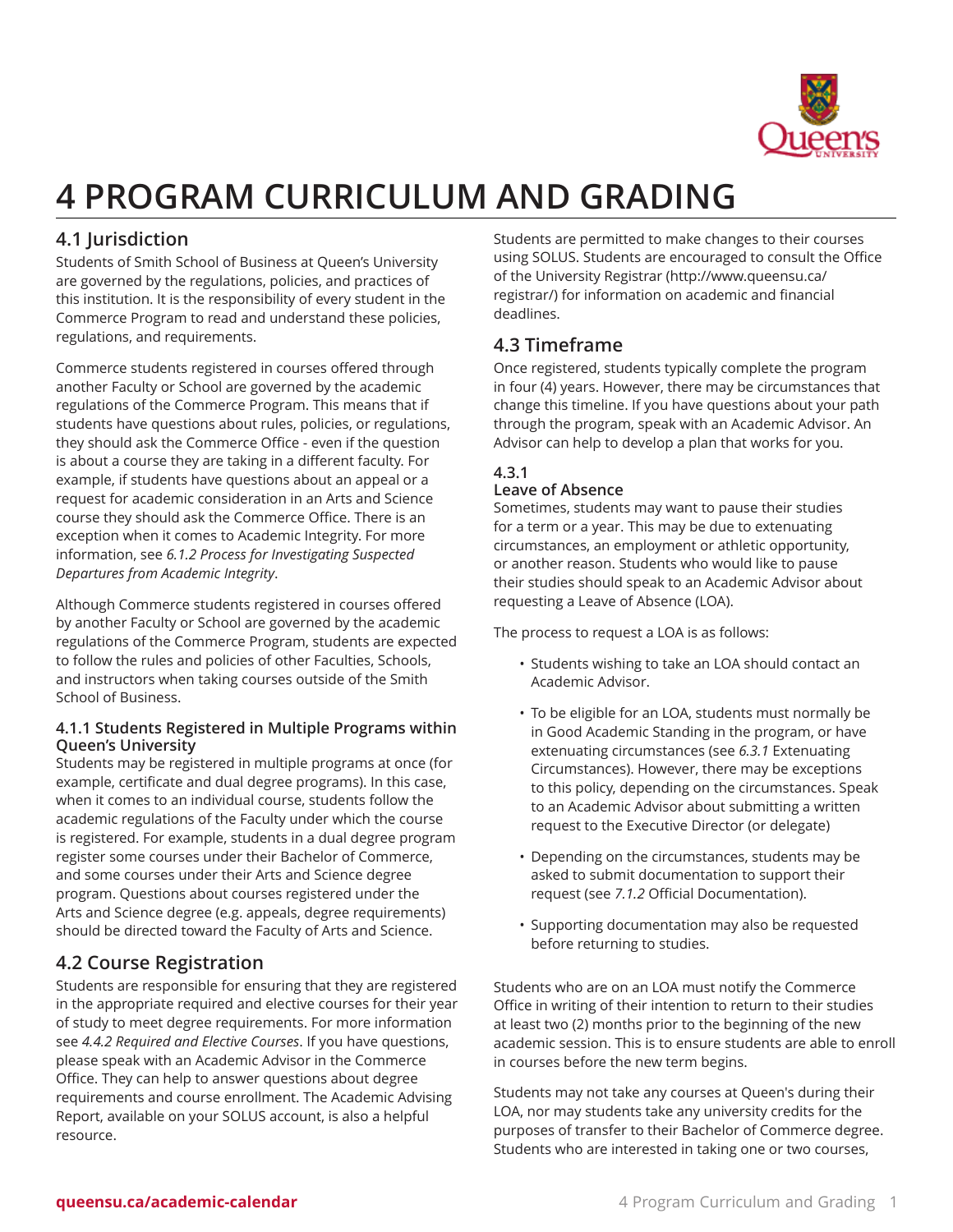

rather than pausing their studies completely, should ask for permission to take a reduced course load. Speak to an Academic Advisor about this option.

### **4.3.2 Requests for Extensions to the Maximum Term of Study**

While students typically take four (4) years to complete the degree, any student may extend their degree by up to two (2) years. Students who wish to take up to six (6) years to complete their degree do not require any special permission.

Extensions beyond six (6) years may be requested for a number of reasons. At any point, should students need to extend their term of study beyond a total of six (6) years, they should speak to an Academic Advisor about submitting a request to the Executive Director (or delegate). It is possible to complete your degree even if you have not been an active student for a number of terms.

Any questions regarding extending the maximum term of study should be directed to the Commerce Office.

#### **4.3.3 Requirement to Withdraw: One Year and Three Years**

A student who is required to withdraw from the Commerce Program for one year (RTW 1) or three years (RTW 3) for failing to meet the Academic Progression Requirements will not have the prescribed period of withdrawal included in the calculation of the maximum term of study. Students may not take any courses at Queen's during the period in which they are required to withdraw, nor may students take any university credits for the purposes of transfer to their Bachelor of Commerce degree. When a student returns to studies following an RTW 3, any further violation(s) of the Academic Progression Requirements will result in a requirement to withdraw from the Commerce Program permanently. For more information, please see [5 Academic Regulations and Standing](https://queensu-ca-public.courseleaf.com/business/bachelor-commerce/academic-regulations/) *(*[https://queensu](https://queensu-ca-public.courseleaf.com/business/bachelor-commerce/academic-regulations/)[ca-public.courseleaf.com/business/bachelor-commerce/](https://queensu-ca-public.courseleaf.com/business/bachelor-commerce/academic-regulations/) [academic-regulations/](https://queensu-ca-public.courseleaf.com/business/bachelor-commerce/academic-regulations/)*).*

# **4.4 Degree Requirements and Courses**

The Bachelor of Commerce program requires students to complete 126.0 units. To be eligible for graduation, students must complete all degree requirements, and uphold and/or meet each of the Academic Regulations. For more information, see *5.0 Academic Regulations and Standing*.

Course offerings and program requirements change periodically. The Commerce Program works in conjunction with the Undergraduate Curriculum Committee to ensure that changes in the curriculum are made with the least amount of disruption to continuing students.

### **4.4.1 Course Weightings**

Courses offered in one (1) term are typically weighted at 3.0 units, while courses offered over two (2) terms are typically weighted at 6.0 units.

The majority of Commerce courses are term-length courses worth 3.0 units each. COMM 502 is worth 6.0 units and COMM 503 is worth 9.0 units. Courses offered in other faculties may vary in unit weight.

#### <span id="page-1-0"></span>**4.4.2 Required and Elective Courses**

Required Commerce courses must be taken at Queen's University. Typically, equivalent courses offered by other universities or other faculties at Queen's will not satisfy Bachelor of Commerce degree requirements.

Exceptions may apply to transfer students who have completed equivalent courses prior to enrolling in the Bachelor of Commerce Program, or to students who have completed courses through an International Baccalaureate or Advanced Placement program in high school. For more information see *4.4.9 Transfer Credit*.

Exceptions may also apply if there are extenuating circumstances that prevent a student from completing a core course at Smith. Please speak to an Academic Advisor if you have questions.

Please note that 200-level and 600-level courses are not open to students registered in the Bachelor of Commerce Program.

- [Students](https://queensu-ca-public.courseleaf.com/business/bachelor-commerce/curriculum/pre2021/) Starting Before Fall 2021 [\(https://queensu-ca](https://queensu-ca-public.courseleaf.com/business/bachelor-commerce/curriculum/pre2021/)[public.courseleaf.com/business/bachelor-commerce/](https://queensu-ca-public.courseleaf.com/business/bachelor-commerce/curriculum/pre2021/) [curriculum/pre2021/\)](https://queensu-ca-public.courseleaf.com/business/bachelor-commerce/curriculum/pre2021/)
- [Students Starting Fall 2021 and After](https://queensu-ca-public.courseleaf.com/business/bachelor-commerce/curriculum/fall2021/) [\(https://queensu](https://queensu-ca-public.courseleaf.com/business/bachelor-commerce/curriculum/fall2021/)[ca-public.courseleaf.com/business/bachelor-commerce/](https://queensu-ca-public.courseleaf.com/business/bachelor-commerce/curriculum/fall2021/) [curriculum/fall2021/](https://queensu-ca-public.courseleaf.com/business/bachelor-commerce/curriculum/fall2021/))

### **4.4.3 Arts and Science Minors**

Students who enter the Commerce Program in Fall 2021 or later may pursue an Arts and Science Minor Degree Plan. Commerce students may only pursue Minors that require 36.0 units or less. If a Minor requires more than 36.0 units, the student will have to take additional courses over and above what is required for the Bachelor of Commerce degree. The Degree Plan requirements for each Minor option can be found in the [Faculty of Arts and Science Academic Calendar](https://queensu-ca-public.courseleaf.com/arts-science/) (<https://queensu-ca-public.courseleaf.com/arts-science/>). Students may apply beginning at the end of their first year of studies. Students interested in pursuing a Minor Degree Plan are strongly encouraged to take the foundational course in the relevant discipline during their first year of studies.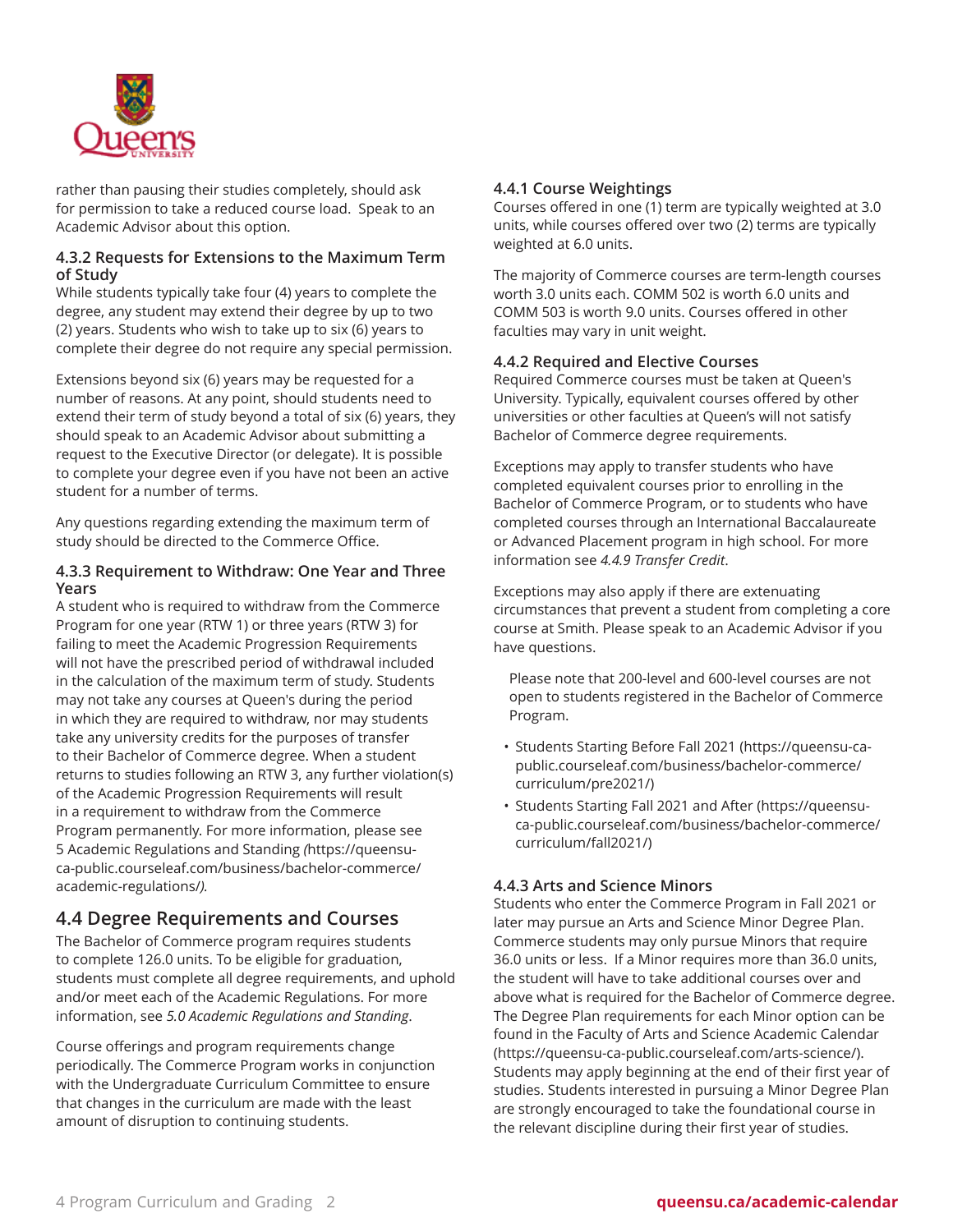

Please note that the combination of COMM 171 and COMM 172 will be accepted in lieu of ECON 110 for students interested in pursuing an Economics Minor.

Decisions concerning Degree Plan course requirements are within the discretion of the offering Department. The academic [thresholds](https://www.queensu.ca/artsci/undergrad-students/plan-selection/) ([https://www.queensu.ca/artsci/](https://www.queensu.ca/artsci/undergrad-students/plan-selection/) [undergrad-students/plan-selection/\)](https://www.queensu.ca/artsci/undergrad-students/plan-selection/), availability, and [degree](https://www.queensu.ca/academic-calendar/arts-science/schools-departments-programs/) plan [requirements](https://www.queensu.ca/academic-calendar/arts-science/schools-departments-programs/) [\(https://www.queensu.ca/academic](https://www.queensu.ca/academic-calendar/arts-science/schools-departments-programs/)[calendar/arts-science/schools-departments-programs/](https://www.queensu.ca/academic-calendar/arts-science/schools-departments-programs/)) for Minor Degree Plans are the same for all students, regardless of their home Faculty. Please note that course availability cannot be guaranteed.

Within a Minor Plan, an option is a course chosen from a limited list of courses specified in a Plan. The degree of choice may vary according to the Plan. A supporting course is a course in a Plan that complements the area of study; some Plans have required supporting courses (e.g. mathematics courses in a Physics Plan); others do not. A core is a course that is required, or is selected from an extremely limited list of courses, in a Plan.

For students pursuing a Minor, the core and option courses used to fulfill the requirements of one Plan (i.e. the Bachelor of Commerce degree) cannot be counted towards the core and option requirements of the second Plan (i.e. the Arts and Science Minor). Where there is overlap in the core or electives/options, the course(s) must be counted toward the Bachelor of Commerce and alternate course(s) must be chosen for the Minor Plan, in consultation with the Department administering the Minor Plan. Alternates may not be allowed where the Department believes that such alternates will compromise the integrity of the degree. Where there is overlap between the core in one Plan, and the electives in another, or between electives in the two Plans, a different elective must be chosen. Please see [Overlap in](https://www.queensu.ca/academic-calendar/arts-science/academic-programs/) [Degree](https://www.queensu.ca/academic-calendar/arts-science/academic-programs/) Plans ([https://www.queensu.ca/academic-calendar/](https://www.queensu.ca/academic-calendar/arts-science/academic-programs/) [arts-science/academic-programs/\)](https://www.queensu.ca/academic-calendar/arts-science/academic-programs/).

Students are encouraged to familiarize themselves with the Faculty of Arts and Science regulations related to [Enrolment](https://www.queensu.ca/academic-calendar/arts-science/academic-regulations/#text) and [Registration](https://www.queensu.ca/academic-calendar/arts-science/academic-regulations/#text) Priorities [\(https://www.queensu.ca/](https://www.queensu.ca/academic-calendar/arts-science/academic-regulations/#text) [academic-calendar/arts-science/academic-regulations/#text\)](https://www.queensu.ca/academic-calendar/arts-science/academic-regulations/#text) (sections 2.3, 2.4, 2.5, and 2.6) and GPA [requirements](https://www.queensu.ca/academic-calendar/arts-science/academic-regulations/) ([https://](https://www.queensu.ca/academic-calendar/arts-science/academic-regulations/) [www.queensu.ca/academic-calendar/arts-science/academic](https://www.queensu.ca/academic-calendar/arts-science/academic-regulations/)[regulations/](https://www.queensu.ca/academic-calendar/arts-science/academic-regulations/)) (section 16.2).

Academic appeals of courses taken as part of the Minor Degree plan fall under the jurisdiction of the Commerce Program. Academic consideration requests related to courses taken as part of the Minor Degree Plan should be made through the Commerce Office.

Please consult with an Academic Advisor in the Commerce Office about available options, the process to apply, and any questions about academic advising.

### **4.4.4 Chartered Professional Accounting (CPA) Requirements**

Smith offers two areas of focus that prepare students for careers in professional accounting, public accounting practice, and performance management. Public accounting practice prepares a student for working in a public accounting firm environment and is the traditional path towards becoming a licensed public accountant. The performance management focus prepares a student to take a job in an industry (e.g. banking, oil and gas, etc.) or the non-public accounting areas of public accounting firms. Students in both streams can become professional accountants but those enrolled in the performance measurement stream are not eligible to become licensed public accountants without additional educational requirements.

For information on additional requirements to become a CPA, see [Graduate](https://smith.queensu.ca/grad_studies/diploma_in_accounting/) Diploma in [Accounting](https://smith.queensu.ca/grad_studies/diploma_in_accounting/) ([https://smith.queensu.ca/grad\\_studies/](https://smith.queensu.ca/grad_studies/diploma_in_accounting/) diploma in accounting/) and Chartered [Professional](https://www.cpacanada.ca/en/become-a-cpa/) [Accountants Canada](https://www.cpacanada.ca/en/become-a-cpa/) [\(https://www.cpacanada.ca/en/become](https://www.cpacanada.ca/en/become-a-cpa/)[a-cpa/](https://www.cpacanada.ca/en/become-a-cpa/)).

Courses for preparation to enter professional accounting program:

### **Public Accounting Practice Focus**

| Code                         | Title                                                | Units |
|------------------------------|------------------------------------------------------|-------|
| <b>Financial Accounting</b>  |                                                      |       |
| <b>COMM 111</b>              | Introduction To Financial Accounting 1               | 3.00  |
| <b>COMM 311</b>              | Fin Acctng Pract Prin & Concep                       | 3.00  |
| <b>COMM 313</b>              | <b>Financial Accounting II</b>                       | 3.00  |
| <b>COMM 417</b>              | <b>Business Combinations Accounting</b>              | 3.00  |
| <b>Management Accounting</b> |                                                      |       |
| <b>COMM 112</b>              | Introduction To Management Accounting 3.00           |       |
| <b>COMM 312</b>              | <b>Intermed Management Accounting</b>                | 3.00  |
| <b>COMM 414</b>              | Management Control                                   | 3.00  |
| <b>Auditing</b>              |                                                      |       |
| <b>COMM 317</b>              | Auditing                                             | 3.00  |
| Taxation                     |                                                      |       |
| <b>COMM 319</b>              | <b>Income Taxation</b>                               | 3.00  |
| <b>Information Systems</b>   |                                                      |       |
| <b>COMM 190</b>              | Introduction to Digital Business and<br>Technologies | 3.00  |
|                              | <b>Finance and Financial Statement Analysis</b>      |       |
| <b>COMM 121</b>              | Introduction To Finance                              | 3.00  |
| <b>COMM 122</b>              | Finance II                                           | 3.00  |
|                              |                                                      |       |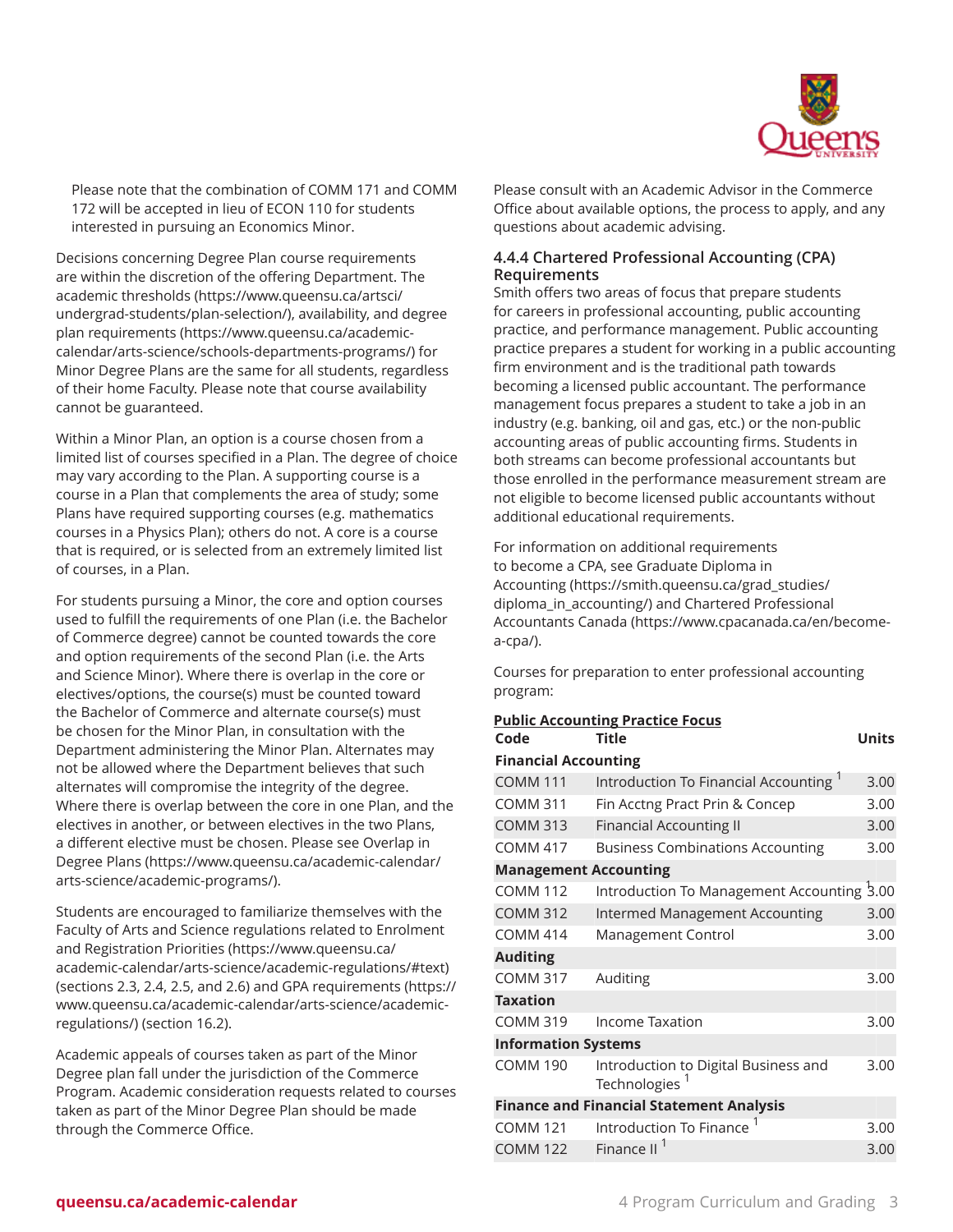

#### **Economics**

| <b>Total Units</b>        |                                                                      | 51.00 |
|---------------------------|----------------------------------------------------------------------|-------|
|                           | Introduction to Data Management and<br><b>Analytics for Business</b> |       |
| <b>COMM 392</b>           |                                                                      | 3.00  |
| <b>Digital Technology</b> |                                                                      |       |
| <b>COMM 401</b>           | <b>Business and Corporate Strategy</b>                               | 3.00  |
| <b>Strategy</b>           |                                                                      |       |
| <b>COMM 381</b>           | <b>Business Law I</b>                                                | 3.00  |
| Law                       |                                                                      |       |
| <b>COMM 172</b>           | Managerial Economics <sup>2</sup>                                    | 3.00  |
| <b>COMM 171</b>           | Principles of Economics for Business <sup>2</sup>                    | 3.00  |
|                           |                                                                      |       |

1 *Required course for all Bachelor of Commerce students*

2 *The Economics requirement is met by ECON 110 for students beginning the program before Fall 2021*

#### **Performance Management Focus Code Title Units**

1

| <b>Financial Accounting</b>  |                                                                         |      |  |
|------------------------------|-------------------------------------------------------------------------|------|--|
| <b>COMM 111</b>              | Introduction To Financial Accounting <sup>1</sup>                       | 3.00 |  |
| <b>COMM 311</b>              | Fin Acctng Pract Prin & Concep                                          | 3.00 |  |
| <b>COMM 313</b>              | <b>Financial Accounting II</b>                                          | 3.00 |  |
| <b>COMM 417</b>              | <b>Business Combinations Accounting</b>                                 | 3.00 |  |
| <b>Management Accounting</b> |                                                                         |      |  |
| <b>COMM 112</b>              | Introduction To Management Accounting 3.00                              |      |  |
| <b>COMM 312</b>              | <b>Intermed Management Accounting</b>                                   | 3.00 |  |
| <b>COMM 414</b>              | Management Control                                                      | 3.00 |  |
| <b>COMM 415</b>              | Corporate Governance and Control                                        | 3.00 |  |
| <b>Auditing</b>              |                                                                         |      |  |
| <b>COMM 317</b>              | Auditing                                                                | 3.00 |  |
| <b>Taxation</b>              |                                                                         |      |  |
| <b>COMM 319</b>              | <b>Income Taxation</b>                                                  | 3.00 |  |
| <b>Information Systems</b>   |                                                                         |      |  |
| <b>COMM 190</b>              | Introduction to Digital Business and<br>Technologies <sup>1</sup>       | 3.00 |  |
|                              | <b>Finance and Financial Statement Analysis</b>                         |      |  |
| <b>COMM 121</b>              | Introduction To Finance <sup>1</sup>                                    | 3.00 |  |
| <b>COMM 122</b>              | Finance II <sup>1</sup>                                                 | 3.00 |  |
| <b>COMM 411</b>              | Financial Statement Analysis & Accounting3.00<br><b>Based Valuation</b> |      |  |
|                              | Select one course from the following:                                   | 3.00 |  |
| <b>COMM 321</b>              | <b>Derivative Securities</b>                                            |      |  |
| <b>COMM 322</b>              | Advanced Corporate Finance                                              |      |  |
| <b>COMM 323</b>              | Corporate Financial Planning                                            |      |  |
| <b>Economics</b>             |                                                                         |      |  |
| <b>COMM 171</b>              | Principles of Economics for Business <sup>2</sup>                       | 3.00 |  |
| <b>COMM 172</b>              | <b>Managerial Economics</b>                                             | 3.00 |  |

| Law                       |                                                                      |       |
|---------------------------|----------------------------------------------------------------------|-------|
| <b>COMM 381</b>           | <b>Business Law I</b>                                                | 3.00  |
| <b>Strategy</b>           |                                                                      |       |
| <b>COMM 401</b>           | <b>Business and Corporate Strategy</b>                               | 3.00  |
| <b>Digital Technology</b> |                                                                      |       |
| <b>COMM 392</b>           | Introduction to Data Management and<br><b>Analytics for Business</b> | 3.00  |
| <b>Total Units</b>        |                                                                      | 60.00 |

*Required course for all Bachelor of Commerce students*

2 *The Economics requirement is met by ECON 110 for students beginning the program before Fall 2021*

### **4.4.5 Non-Commerce Prerequisites and Exclusions**

When choosing non-Commerce electives, eligibility for registration in all classes depends on course the prerequisites, co-requisites, and exclusions stated in the relevant Faculty Academic Calendar.

Commerce students should carefully review the prerequisites and exclusions for all courses taken through other faculties.

In special circumstances, departments and/or instructors may waive some requirements:

- To request special permission to join a course, students typically email the instructor explaining the knowledge and background that will allow them to be successful in the course without the prerequisite.
- If the instructor provides permission, students should contact the relevant Faculty Office to be added to the course.

### **4.4.6 Course Load**

Students are required to be registered as full-time students. A 60% course load in the regular Academic Session (September – April) is required to maintain Good Academic Standing. See *4.5.5 Dean's List* for information on course load and Dean's List eligibility. For more information, see 4.4.2 [Required](#page-1-0) and [Elective Courses](#page-1-0) *(*[p. 2](#page-1-0)*).*

- For first- and second-year students, a 60% course load is 21.0 units, and an 80% course load is 27.0 units.
- For third- and fourth-year students, a 60% course load is 18.0 units, and an 80% course load is 24.0 units.
- For students participating in international exchange, courses taken at the partner school count toward the unit total.

Students are advised to discuss their program plan with an Academic Advisor in the Commerce Program if they plan to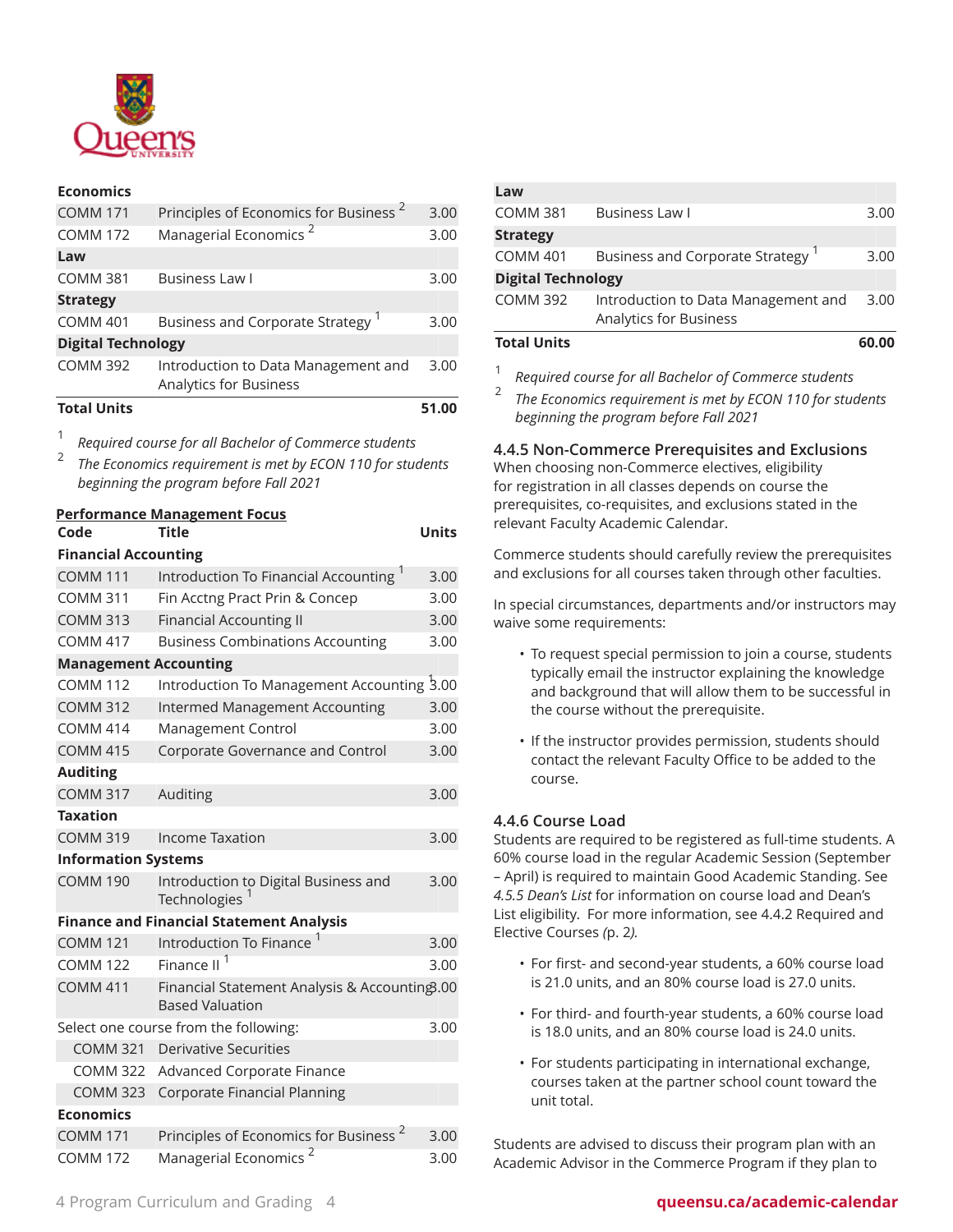

take less than a 100% course load. An advisor can help you map out a path through the program and ensure you are able to complete your degree requirements.

If a student in their final year of study needs less than a 60% course load to complete degree requirements, there will be no implications for academic progression if the student is enrolled in the units needed to complete the Bachelor of Commerce degree. There will be implications for Academic Standing if a student in the final year of study has less than a 60% course load, and is not enrolled in the units necessary to complete the degree. In this case, students should request permission for a reduced course load. See *4.4.6.1 Requests for a Reduced Course Load* for more information.

Students should note that many external bodies (e.g. OSAP, Revenue Canada, scholarship agencies, or other academic institutions) may have different definitions of full-time or part-time course load for the purposes of grant funding, scholarship eligibility, or taxation status. If in doubt of your course load status in regards to such agencies, please contact the Office of the [University](http://www.queensu.ca/registrar/) Registrar ([http://www.queensu.ca/](http://www.queensu.ca/registrar/) [registrar/\)](http://www.queensu.ca/registrar/), or the external agency directly, as appropriate, for advice.

Students wishing to take a reduced course load should see *4.4.6.1 Requests for a Reduced Course Load*.

#### **4.4.6.1 Requests for a Reduced Course Load**

Sometimes, students may want to reduce their course load in a term. This may be due to extenuating circumstances, an employment or athletic opportunity, or another reason.

- Students wishing to take a reduced course load (less than a 60% course load between September and April) should speak to an Academic Advisor.
- To be eligible for a reduced course load, students must normally be in Good Academic Standing in the program, or have extenuating circumstances (see *6.3.1 Extenuating Circumstances*). However, there may be exceptions to this policy, depending on the circumstances. Speak to an Academic Advisor about exceptions.
- With the help of an Academic Advisor, submit a written request to the Executive Director (or delegate).
- Depending on the circumstances, students may be asked to submit documentation to support their request (see [7.1.2](https://queensu-ca-public.courseleaf.com/business/bachelor-commerce/academic-decisions-and-appeals/) ([https://](https://queensu-ca-public.courseleaf.com/business/bachelor-commerce/academic-decisions-and-appeals/) [queensu-ca-public.courseleaf.com/business/](https://queensu-ca-public.courseleaf.com/business/bachelor-commerce/academic-decisions-and-appeals/) [bachelor-commerce/academic-decisions-and](https://queensu-ca-public.courseleaf.com/business/bachelor-commerce/academic-decisions-and-appeals/)[appeals/\)Official Documentatio](https://queensu-ca-public.courseleaf.com/business/bachelor-commerce/academic-decisions-and-appeals/) *(*[https://queensu-](https://queensu-ca-public.courseleaf.com/business/bachelor-commerce/academic-decisions-and-appeals/)

[ca-public.courseleaf.com/business/bachelor](https://queensu-ca-public.courseleaf.com/business/bachelor-commerce/academic-decisions-and-appeals/)[commerce/academic-decisions-and-appeals/](https://queensu-ca-public.courseleaf.com/business/bachelor-commerce/academic-decisions-and-appeals/)*)n*).

• Supporting documentation may also be requested before returning to a full course load.

#### **4.4.6.2 Requests for an Increased Course Load**

A student may request permission to take more than the normal course load during second, third, or fourth year if the student is registered in a dual degree program or there are other circumstances deemed exceptional. Students should speak to an Academic Advisor about their plan, to ensure they are able to manage the work associated with an increased course load.

Such permission should be requested from the Executive Director (or delegate) via an Academic Advisor.

#### **4.4.7 Summer Term Courses**

Commerce students wishing to take summer courses should consult an Academic Advisor. Students are typically advised to take no more than 6.0 units in any Summer term. Students often have other obligations in the summer, which may make it difficult to complete more than 6.0 units of course work.

For more information on non-Commerce Summer term courses offered at Queen's University, please visit [Arts &](https://www.queensu.ca/artsci_online/) [Science Online.](https://www.queensu.ca/artsci_online/) ([https://www.queensu.ca/artsci\\_online/](https://www.queensu.ca/artsci_online/))

Commerce unit fees apply to all courses taken at Queen's, including those taken in the Summer term.

Students wishing to take a Summer term course on a Letter of Permission (LOP) or an International Letter of Permission (ILOP) at another university should see *4.4.9.2 Letter of Permission* and *4.4.9.3 International Letter of Permission*.

#### <span id="page-4-0"></span>**4.4.8 Adding and Dropping Courses**

In any given semester, students may make changes to the course(s) they are enrolled in without financial or academic penalty within the "Add and Drop" dates, which are outlined in the Sessional Dates for each faculty on the [Office of the](http://www.queensu.ca/registrar/) [University](http://www.queensu.ca/registrar/) Registrar (<http://www.queensu.ca/registrar/>) website. Students should also consult the [Office of the](http://www.queensu.ca/registrar/) [University](http://www.queensu.ca/registrar/) Registrar (<http://www.queensu.ca/registrar/>) for information on the academic and financial deadlines that apply past the "Add and Drop" period.

#### **Adding a Course after the Add/Drop Period**

• Students who wish to add a course after the last day to add classes should speak to Academic Advisor to discuss what prevented them from adding the course, and whether they can be successful in the course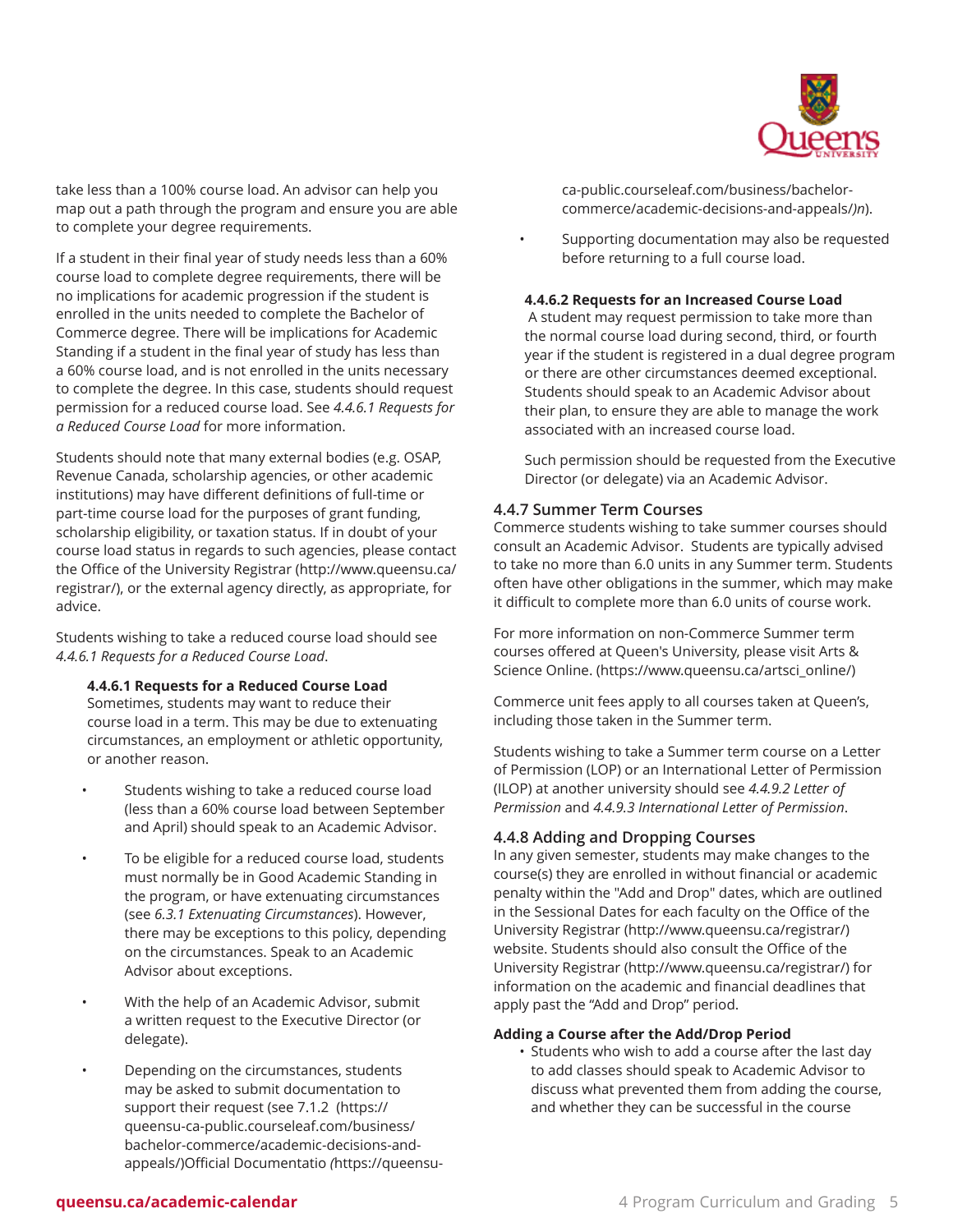

- To enroll, students must have the written support of the course instructor and the approval of the Director of Student Services (or delegate).
- If approval is received, the student should contact the Commerce Office to be enrolled in the course and make arrangements with the instructor to complete any missed work.

#### **Dropping a Course Before the Last Day of Classes**

Commerce students are permitted to drop courses until the last day of classes in the term. Students who wish to drop a course between the last date to drop classes without academic penalty (as indicated in the [Commerce](https://queensu-ca-public.courseleaf.com/business/bachelor-commerce/sessional_dates/) Sessional [Dates\)](https://queensu-ca-public.courseleaf.com/business/bachelor-commerce/sessional_dates/) *(*[https://queensu-ca-public.courseleaf.com/business/](https://queensu-ca-public.courseleaf.com/business/bachelor-commerce/sessional_dates/) [bachelor-commerce/sessional\\_dates/](https://queensu-ca-public.courseleaf.com/business/bachelor-commerce/sessional_dates/)*)* and the last day of class should:

- Contact an Academic Advisor for guidance on how to complete the appropriate form.
- No formal appeal or supporting documentation is required.
- A 'DR' notation will be placed the transcript (see [4.5.1](#page-11-0)  ([p. 12](#page-11-0))[Non-Evaluative](#page-11-0) Grades *(*[p. 12](#page-11-0)*))*. A student may not appeal to remove a DR notation from the transcript.

#### **Dropping an Incomplete Course After the Last Day of Classes**

Students who wish to drop a course after the last day of classes, but before the course is complete (i.e. the final exam written and/or all deliverables submitted) should:

- Contact an Academic Advisor for guidance on how to complete the appropriate form and submit a written appeal to be evaluated by the Executive Director (or delegate; for more information see *7.4 Appeals to the Executive* Director). Supporting documentation may be required.
- If the appeal is approved, a 'DR' notation will be placed the transcript (see [4.5.1](#page-11-0) ([p. 12](#page-11-0))[Non-Evaluative](#page-11-0) [Grades](#page-11-0) *(*[p. 12](#page-11-0)*))*. A student may not appeal to remove a DR notation from the transcript.

#### **Dropping a Complete Course**

Students are not normally permitted to drop a course after it is complete (i.e. the final exam written and/or all deliverables submitted). If a student has experienced very exceptional circumstances and wishes to discuss dropping a completed course, they should speak with an Academic Advisor about submitting an appeal to be evaluated by the Executive

Director (or delegate; for more information see *7.4 Appeals to the Executive Director*).

#### **Dropping Multi-Term Courses**

Students who wish to drop a multi-term course must drop both the 'A' and the 'B' portions of the course on or before the date for dropping a course without academic penalty; otherwise a grade of NG (not graded) will be assigned to the 'A' portion of the course. If a student wishes to drop a multi-term course after the deadline to drop Fall Term classes without academic penalty, but prior to the deadline to drop Winter Term classes without academic penalty, only the B portion will be removed from the transcript. For more information, see *4.5.1* [Non-Evaluative](#page-11-0) Grades *(*[p. 12](#page-11-0)*).*

Students wishing to drop a multi-term course after the deadline to drop Winter Term classes without academic or after the last day of classes, should follow the process outlined in 4.4.8 [Dropping](#page-4-0) a Course *(*[p. 5](#page-4-0)*).*

#### <span id="page-5-0"></span>**4.4.9 Transfer Credit**

Students must complete the majority of the units required for their degree program at Queen's University (i.e. 66.0 units). Therefore, up to 60.0 units of transfer credit (grade notation of TR) from outside Queen's University will be accepted toward the Bachelor of Commerce degree. The 60.0 unit maximum includes, but is not limited to, credits completed before full-time transfer to Queen's, transfer credits from International Exchange, Advanced Placement, International Baccalaureate, and CEGEP courses, and courses completed at other universities via a Letter of Permission (LOP) or an International Letter of Permission (ILOP).

Transfer credits will indicate the equivalent weight of the courses. The Queen's transcript will indicate the Queen's course equivalent if applicable. If there is no equivalent course at Queen's, the transfer credit will be unspecified (i.e. the course will count toward degree requirements, but without a specific course title or code). Transfer credits will appear on the Queen's transcript with a Transfer (TR) notation in lieu of grades. These units can be applied towards a student's degree requirements but will not be included in the student's Queen's GPA. Under no circumstances will the grade provided by another post-secondary institution be placed on the Queen's transcript. For more information see *4.5.1 Non-Evaluative Grades*.

Transfer credit assessment outcomes are not appealable.

#### **4.4.9.1 Advanced Placement, International Baccalaureate, and CEGEP**

Consistent with Queen's University policy on transfer credits, the Commerce Program will permit up to 18.0 transfer units towards a Bachelor of Commerce degree via Advanced Placement (AP), International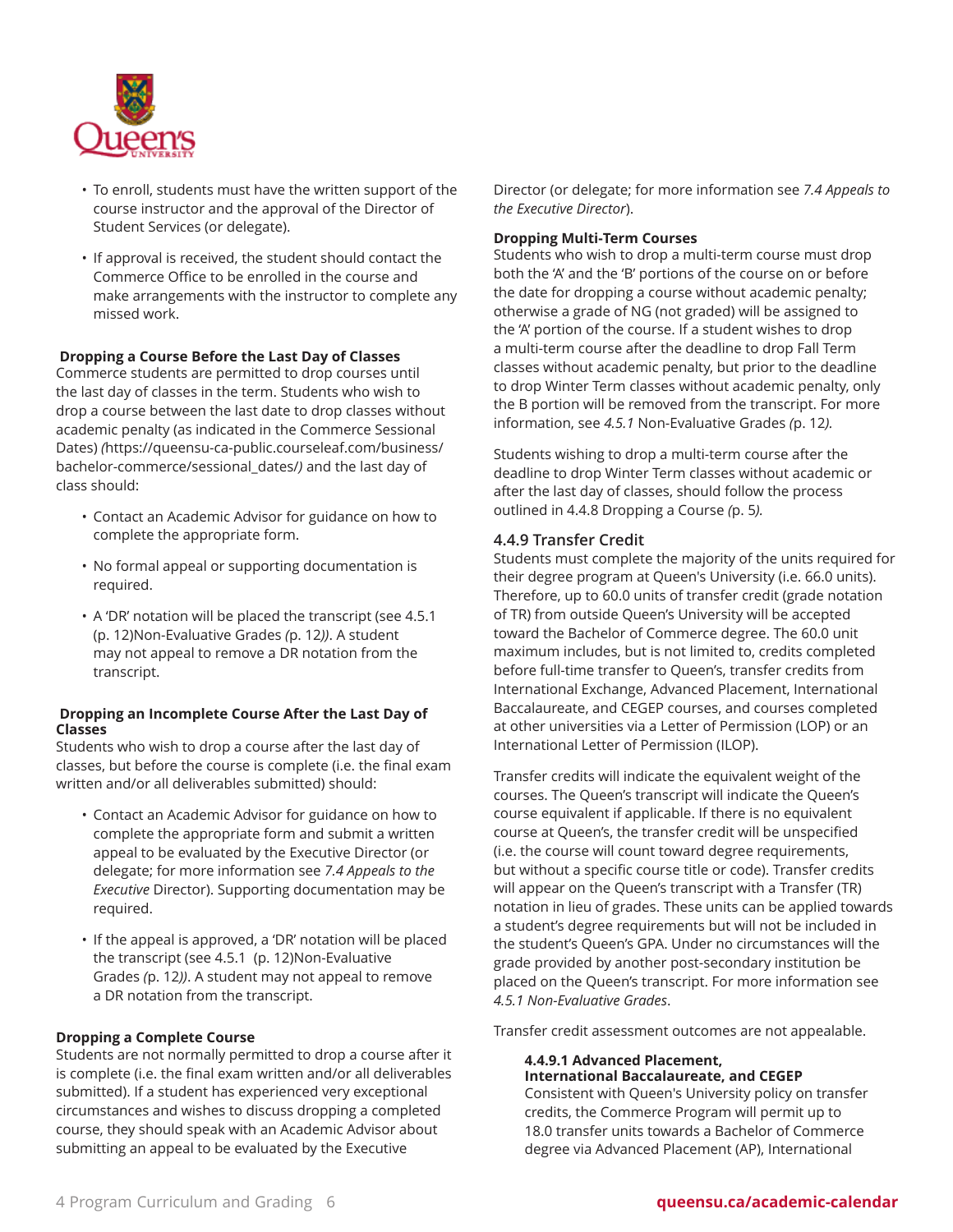

Baccalaureate (IB), or CEGEP credits earned by applicants, assuming the majority of the total units required for their degree program are completed at Queen's University. For more information see 4.4.9 [Transfer](#page-5-0) Credit *(*[p. 6](#page-5-0)*).*

In doing so, the following rules apply:

- 1. An AP or IB credit in ECON 110, ECON 111, or ECON 112, completed in high school, may not be used to replace the required first year courses Principles of Economics for Business (COMM 171) or Managerial Economics (COMM 172). Students who have credit for ECON 110, ECON 111, or ECON 112 will be given credit for unspecified Economics units (i.e. non-Commerce electives).
- 2. An AP or IB credit for STAT 263, completed in high school, may be used to replace the required first year course Managerial Statistics (COMM 162). Once enrolled in the Bachelor of Commerce Program, students cannot normally take STAT 263 for credit towards their degree.
- 3. All other AP, IB, or CEGEP credits will be counted as non-Commerce electives.

Students with AP, IB or CEGEP transfer credits may choose to take a reduced course load in any year of the program. However, students are required to maintain the required minimum course load in each year of the program. Please see *4.4.6 Course Load* for more information.

Students who wish to use AP, IB, or CEGEP credits must submit their final official results to Undergraduate Admission by the end of the first term of first year, regardless of what year the credit will be applied. Eligible students who do not submit a final transcript and/or course descriptions (where required) by the end of their first term as a Queen's student are considered to have declined transfer credit.

Students who are bringing AP, IB, or CEGEP credits into their Bachelor of Commerce degree are strongly encouraged to meet with an Academic Advisor at the beginning of their first year of studies to discuss how their specific credits fit into their Bachelor of Commerce Program.

Please see [Undergraduate](https://www.queensu.ca/admission/about-applying/transfer-credits/) Admission ([https://](https://www.queensu.ca/admission/about-applying/transfer-credits/) [www.queensu.ca/admission/about-applying/transfer](https://www.queensu.ca/admission/about-applying/transfer-credits/)[credits/](https://www.queensu.ca/admission/about-applying/transfer-credits/)) for further information on transfer credits.

#### **4.4.9.2 Letter of Permission (LOP)**

A Commerce student may be permitted to take undergraduate classes at another Canadian university for credit toward the Bachelor of Commerce degree on a Letter of Permission (LOP). The LOP serves as a guarantee that courses taken at another Canadian university will be accepted for credit towards a Queen's degree, and must therefore be obtained prior to making any commitments to another university.

#### **4.4.9.2.1 LOP Eligibility**

To be granted an LOP, students must be in Good Academic Standing, and have successfully completed a minimum of 24.0 graded units at Queen's.

Students are normally permitted to transfer a maximum of 6.0 units from another postsecondary institution in a term (i.e. Fall, Winter, or Summer). However, there may be exceptions to this maximum. Students wishing to complete more than 6.0 units during the Summer term must submit a written request to the Director of Student Services (or delegate).

#### **4.4.9.2.2 Transfer Credits from an LOP**

The majority of the total units required for the degree program must be completed at Queen's University. For more information see *4.4.9 Transfer Credit*.

Students wishing to receive credit for a course taken at another Canadian university must apply for an LOP **prior** to applying for enrolment in classes at that university. When applying, students will be asked for the name of the university and to provide a course outline for the specific course or courses in which they want to enroll. Requests will not be considered without a course outline. Students are not permitted to transfer credit for a course that was completed via a challenge examination (or other similar method of assessment).

Required Commerce courses may not normally be taken via LOP. For more information, see *4.4.2 Required and Elective Courses*.

Subject to approval by the relevant department, permission may be given for non-Commerce or Commerce elective courses. Credit will be given in courses for which an LOP has been issued and which have been completed successfully with a grade of C or higher (as defined by the university offering the course). Courses completed via LOP with a grade less than C will not appear on the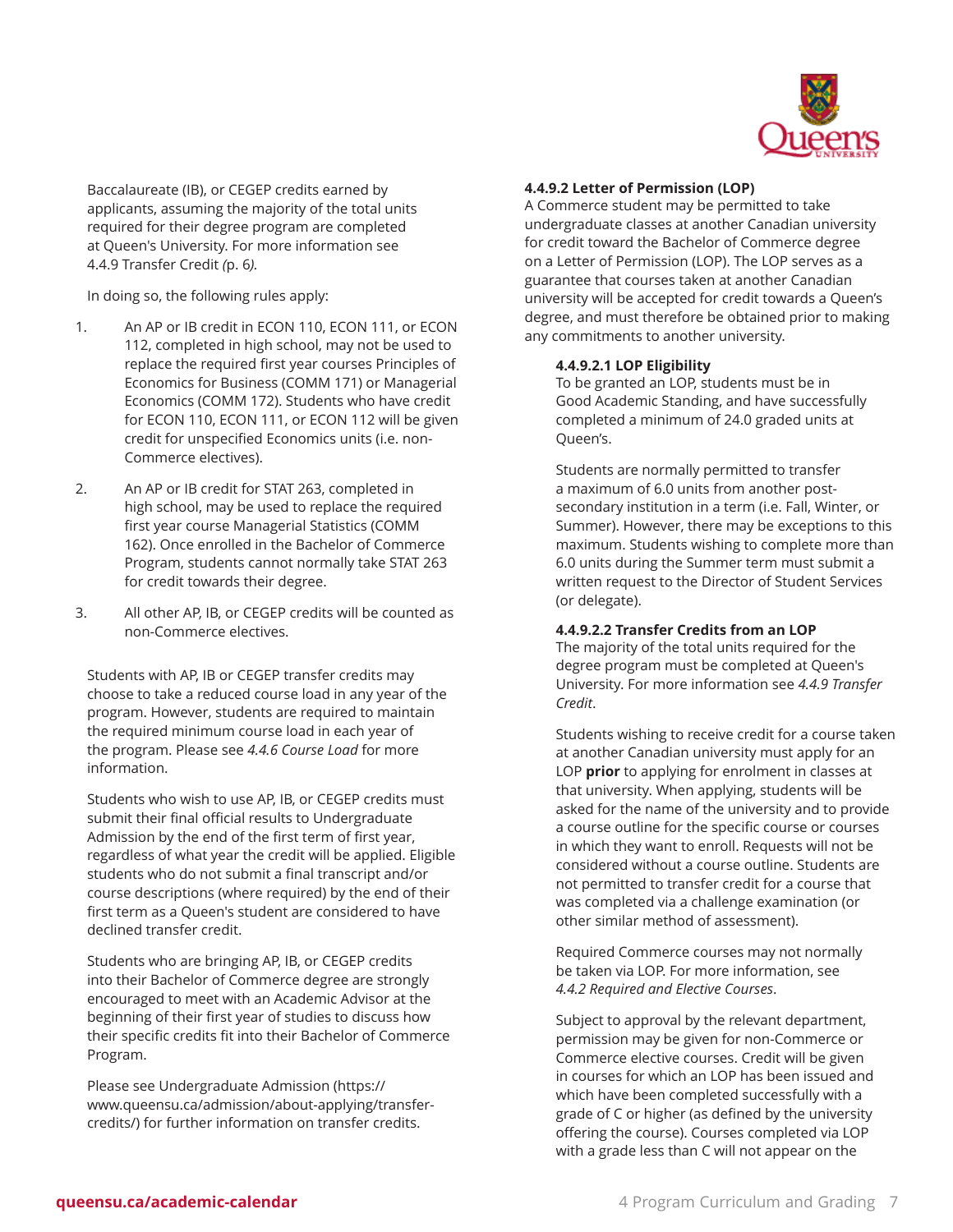

Queen's transcript, and cannot be counted as credit toward the student's degree program.

Students are responsible for ensuring an official transcript from their host university is submitted to the Commerce Office in order to receive their transfer credits.

When the course(s) taken at another institution are credited to a student's Queen's record, only the course(s) transferred will show on the transcript and not the grades(s) achieved (see *4.4.9 Transfer Credit* for more information). Failed units as the result of an LOP will not appear on the Queen's transcript, nor will they have implications for a student's academic progress at Queen's. However, the failed course will appear on the transcript from the host university.

It is the student's responsibility to ensure they have the correct number of units before graduation. For students taking the final course(s) for their degree elsewhere, it may not be possible to get the official transcript to the Commerce Office in time to graduate at the upcoming ceremony. Please contact the Commerce Office for further details.

If notification is received of a finding of a departure from academic integrity in a course taken by a Commerce student while studying at another postsecondary institution on an LOP, a copy of the finding will be held in the student file at the Smith School of Business.

#### **4.4.9.2.3 Application for an LOP and Admission to Host University**

An LOP is valid only for the host university and academic term for which it is issued. Students wishing to apply for an additional LOP must do so through the Commerce Office, prior to enrolling in any courses.

Students must submit the application for an LOP three (3) weeks (15 business days) in advance of when they wish to receive the letter.

It is the student's responsibility to apply for admission to the host university by the host university's application deadline. Students who obtain an LOP should register as a special or visiting student not in a degree program. Students who register for a degree program at the host university will jeopardize their degree and admission status at Queen's and will have to reapply back to Queen's University through the University Application Centre (LOP will be null and void). Tuition fees are payable directly to the university where you are taking the course.

Students wishing to receive credit for a course taken at a university outside of Canada must apply for an International Letter of Permission (ILOP) from the Centre for International Management (exchange office). For more information, see [4.4.9.3 International Letter of Permission](#page-7-0) *(*[p. 8](#page-7-0)*).*

#### <span id="page-7-0"></span>**4.4.9.3 International Letter of Permission (ILOP)**

There are unique circumstances in which students may wish to study abroad in a particular country or at an institution where Smith does not have a formal exchange agreement. The major difference is that a student who takes the International Letter of Permission (ILOP) route applies as a visiting student to the host university and pays the relevant international student fees. Students who wish to participate in a study-abroad experience at another post-secondary international institution where Smith does not have a formal exchange agreement must apply for an ILOP through the Smith Centre for International Management for the host institution and for specific courses to be taken. The ILOP serves as a guarantee that courses taken abroad will be accepted for credit towards a Queen's degree, and must therefore be obtained prior to making any commitments to an institution abroad

#### **4.4.9.3.1 ILOP Eligibility**

Students may only apply for an International Letter of Permission (ILOP) in the Fall or Winter terms to study at an institution with which Smith School of Business does not have an existing bilateral exchange agreement. Students should review the list of Smith Exchange Partners before pursuing an ILOP. Requests for the Summer term will be reviewed on a case-by-case basis.

To be granted an ILOP in the Summer term, students must be in Good Academic Standing in the program, and have successfully completed a minimum of 24.0 graded units at Queen's. Students are normally permitted to transfer a maximum of 6.0 units from an international institution in the Summer term. However, there may be exceptions to this maximum. Students wishing to complete more than 6.0 units during the Summer term must submit a written request to the Centre for International Management.

Students may also apply for an ILOP for a Fall or Winter study term abroad. The eligibility requirements to apply for an ILOP for a term (i.e. to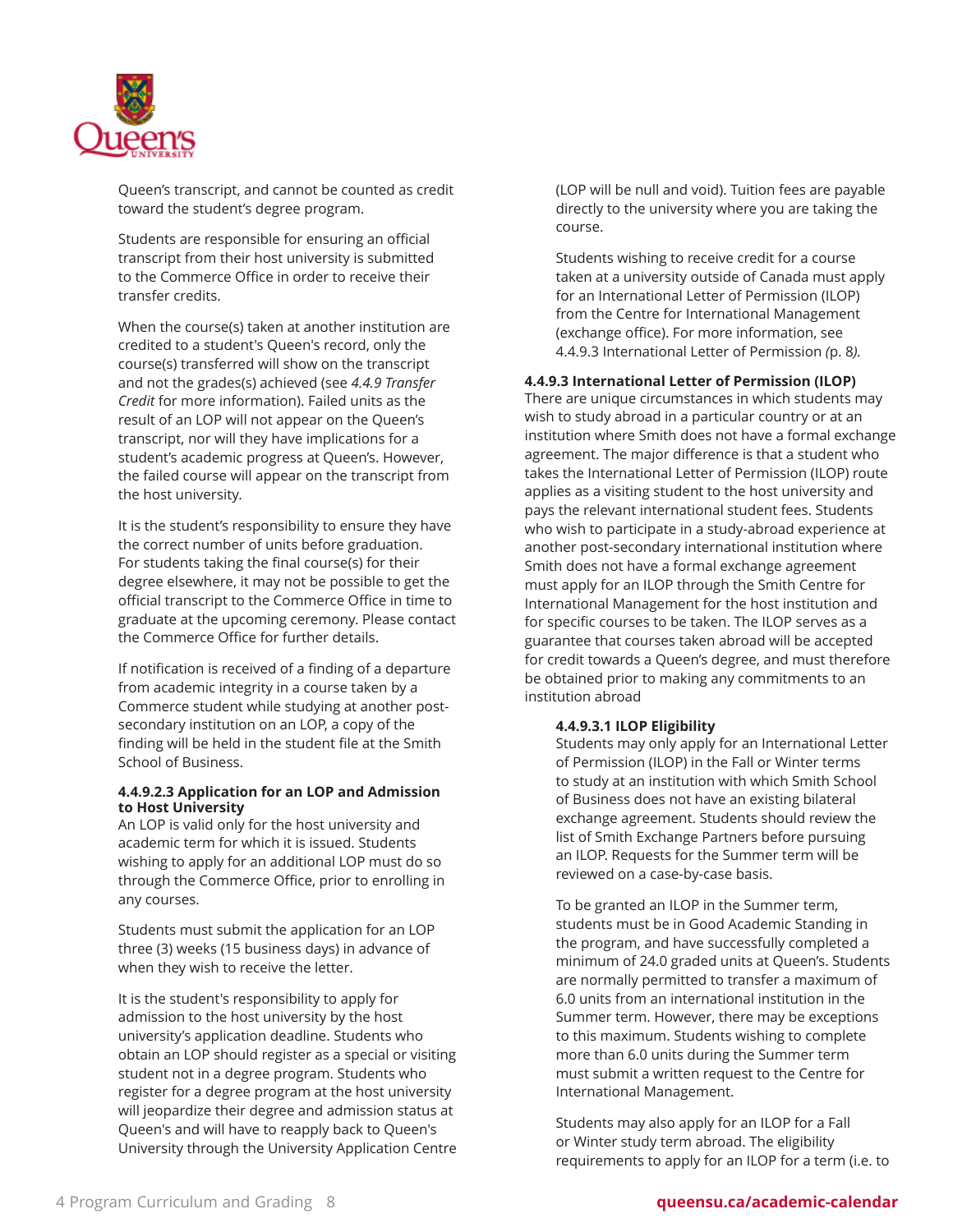

complete the equivalent of between 9.0 and 18.0 units) are the same as the eligibility requirements to participate in an international exchange. The recommended course load for an ILOP for the Fall or Winter term is 15.0 units. For more information, see 4.4.10.1 [International](#page-9-0) Exchange Eligibility *(*[p. 10](#page-9-0)*).*

**4.4.9.3.2 Transfer of Credits from an ILOP** The majority of the total units required for the degree program must be completed at Queen's University. For more information see 4.4.9 [Transfer](#page-5-0) [Credit](#page-5-0) *(*[p. 6](#page-5-0)*).*

Students wishing to receive credit for a course taken at an international institution must apply for an ILOP **prior** to applying for enrolment in classes at that institution. The application must state the name of the institution and provide a course outline of the specific course or courses in which the student wishes to enroll. Requests will not be considered without a course outline. Students are not permitted to transfer credit that was completed via a challenge examination (or other similar method of assessment).

Required Commerce courses may not be taken via ILOP. For more information, see *4.4.2* [Required](#page-1-0) and [Elective Courses](#page-1-0) *(*[p. 2](#page-1-0)*).*

Subject to approval, permission may be given for non-Commerce or Commerce elective courses. Credit will be given in courses for which an ILOP has been issued and which have been completed successfully with an equivalent grade of C or higher (as defined by the university offering the course). Courses completed via ILOP with a grade less than C will not appear on the Queen's transcript, and cannot be counted as credit toward the student's degree program.

Students are responsible for ensuring an official transcript from their host university is submitted to the Centre for International Management in order to receive their transfer credits.

When the course(s) taken at another institution are credited to a student's Queen's record, only the course(s) transferred will show on the transcript and not the grades(s) achieved (see *4.4.9 Transfer Credit* for more information). Failed units as the result of an ILOP will not appear on the Queen's transcript, nor will they have implications for a student's academic progress at Queen's. However, the failed course will appear on the transcript from the host university and the student must ensure they have completed the correct number of units before graduation.

For students taking the final course(s) for their degree elsewhere, the official transcript may not arrive at the Centre for International Management in time to graduate at the upcoming ceremony. Please contact the Commerce Office for further details.

If notification is received of a finding of a departure from academic integrity in a course taken by a Commerce student while studying at another postsecondary institution on an ILOP, a copy of the finding will be held in the student file at the Smith School of Business.

While studying on an ILOP, students will not be eligible for Queen's bursaries and scholarships.

Students who study on an ILOP for a full academic year (Fall and Winter terms) are not eligible for the Dean's List for that academic year.

#### **4.4.9.3.3 Application for an ILOP and Admission to Host University**

An ILOP is valid only for the host university and academic term for which it is issued. Each application allows for a maximum of six course evaluations only. Students wishing to request for additional course evaluations or for an additional ILOP for a different host university and/or academic term must do so through the Centre for International Management, prior to enrolling in any courses.

Students must submit the application for an ILOP by the specific deadlines outlined below.

| <b>Date</b>      | Event                                 |
|------------------|---------------------------------------|
| July 1           | Fall Term- Application<br>Deadline    |
| July 29          | Fall Term - Acceptance<br>Deadline    |
| Nov <sub>1</sub> | Winter Term - Application<br>Deadline |
| <b>Nov 29</b>    | Winter Term - Acceptance<br>Deadline  |
| Mar 1            | Summer Term - Application<br>Deadline |
| Mar 29           | Summer Term - Acceptance<br>Deadline  |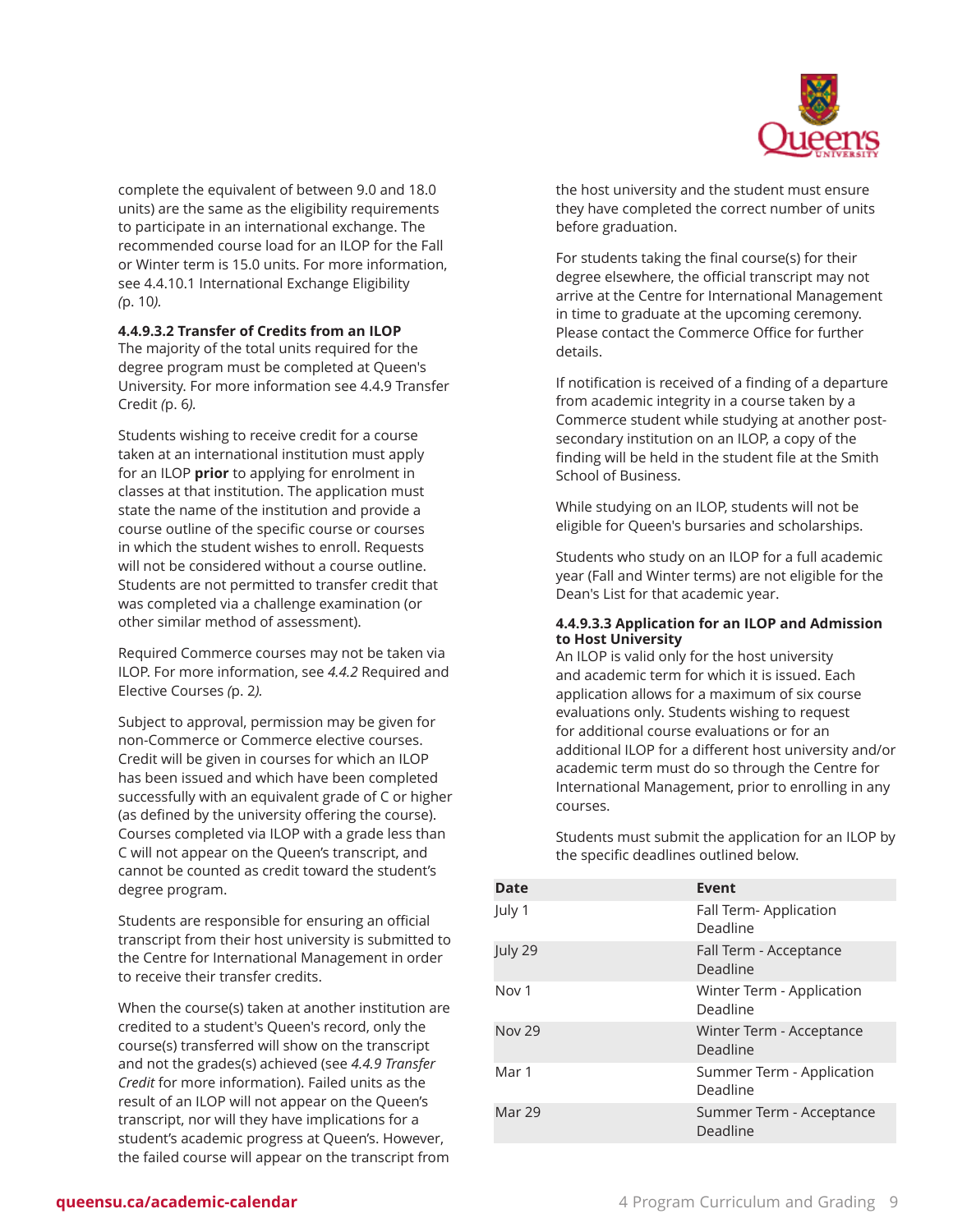

It is the student's responsibility to apply for admission to the host university by the host university's application deadline. Students who obtain an ILOP should register as a special or visiting student not in a degree program. Students who register for a degree program at the host university will jeopardize their degree and admission status at Queen's and will have to reapply back to Queen's University through the University Application Centre (ILOP will be null and void). Tuition fees are payable directly to that institution.

Students who receive approval for an ILOP and who have officially accepted an offer through the International Exchange Program, must submit a written request to withdraw from their Exchange Program by the ILOP acceptance deadline. An International Letter of Permission cannot be issued unless the student withdraws from their Exchange Program and formally accepts the ILOP offer.

Students wishing to receive credit for a course taken at a Canadian university must apply for a Letter of Permission (LOP) from the Commerce Office. For more information, see *4.4.9.2 Letter of Permission*.

#### **4.4.10 International Exchange**

Smith School of Business has a well-established International Exchange Program that typically enables students to study internationally for one (1) or two (2) terms in third year or in the Fall term of fourth year. While abroad, students may take Commerce and non-Commerce elective courses at an international partner university.

Students are subject to the policies, regulations, and requirements of Queen's and the partner school while they are attending their exchange. It is the responsibility of every student to read and understand these policies, regulations, and requirements.

If notification is received of a finding of a departure from academic integrity in a course taken by a Commerce student while studying at a partner institution on an international exchange, a copy of the finding will be held in the student file at the Smith School of Business.

For more information on exchange, please contact the Centre for International Management.

#### <span id="page-9-0"></span>**4.4.10.1**

#### **International Exchange Eligibility**

To be eligible to participate in International Exchange, students must be in Good Academic Standing (see *5 Academic Regulations and Standing*). Students who enter second/third year on Academic Probation may apply

for exchange with the understanding that the probation must be lifted by the end of second/third year in order to be eligible to participate in an exchange. If not in Good Academic Standing, students may appeal to the Executive Director (or delegate) for special permission to participate in exchange while on probation. For more information, see *7.4 Appeals to the Executive Director*.

Students are also expected to have successfully completed all first and second year required Commerce courses by the time they depart for exchange. However, students who have yet to complete one first- or second-year core Commerce course may participate in international exchange without seeking special permission. Students who have yet to complete more than one first- or second-year core Commerce course must appeal for special permission from the Executive Director (or delegate) to participate in exchange.

Meeting the minimum academic requirements does not guarantee the privilege of participating in an international exchange. A student may be deemed ineligible for international exchange if they are not currently a suitable representative of Queen's University and Smith School of Business. Reasons a student may be deemed ineligible include, but are not limited to, misrepresentation or omission of facts on any part of the exchange application, academic misconduct, breach of the Student Code of Conduct, conviction of a criminal offence, or any conduct that would bring the reputation of Queen's University or Smith School of Business into disrepute. The decision that a student is ineligible for international exchange is made by the Executive Director the Commerce Program, in consultation with the Director of the Centre for International Management. A decision made by the Executive Director may be appealed to the Academic Progress Committee (see *7.5 Appeals to the Academic Progress Committee*).

All offers are conditional; if a student fails to meet one or more of the above-listed criteria, the exchange offer may be revoked.

#### **4.4.10.2 Smith BCom/Guanghua BA (Mgt) Double Degree**

Each year up to five Smith Commerce students will be selected to study in China and earn two undergraduate degrees: a Bachelor of Commerce from Smith School of Business and a Bachelor of Arts in Management from Guanghua School of Management at Peking University.

Students entering their second year of Smith Commerce will be eligible to apply. Admission to the double degree program is based on academic requirements defined by the Smith Commerce and Guanghua BA (Management)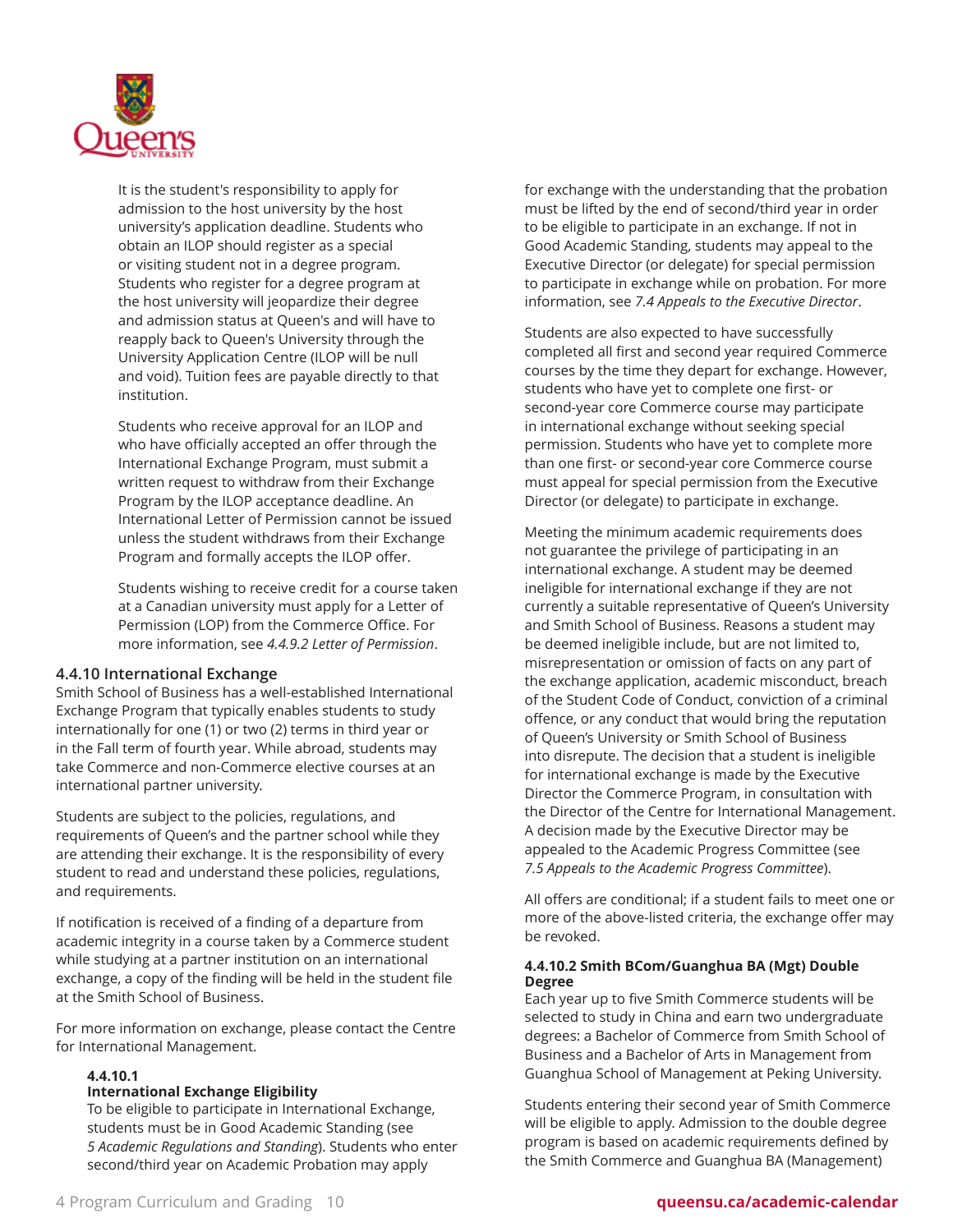

programs. Those who satisfy the academic requirements must successfully complete two interviews conducted by each institution.

For current Commerce students, more information can be found on the Smith-Peking Double Degree Portal.

For general questions, please contact [bcomglobal@queensu.ca](mailto:bcomglobal@queensu.ca).

#### **4.4.10.3 Transfer Credits from International Exchange**

Students are granted credits in accordance with the regulations on transfer credits (see *4.4.9 Transfer Credit* for more information). Students receive a transcript from the partner institution that includes course titles and grades, and will be required for applications to postgraduate programs.

The majority of the units transferred back from the partner university must be commerce units (i.e. the equivalent of at least 9.0 of 15.0 units).

Failed units at an international exchange partner will not appear on the Queen's transcript, nor will they have implications for a student's academic progress at Queen's. However, the failed course will appear on the transcript from the partner school and the student must ensure they have completed the correct number of units before graduation. Courses failed on exchange will also impact a student's eligibility for the Dean's List and Dean's List with Distinction. Please see *4.5.5 Dean's List*.

#### **4.4.11 Auditing Courses**

Commerce students who wish to audit a course in another faculty must follow the policies and procedures of that faculty. Students who are interested in auditing a course should consult with the relevant Faculty Office to determine whether the course may be audited, and how to obtain permission to do so.

Only current Queen's students may audit a Commerce course. Students must obtain the permission of both the instructor and the Director of Student Services (or delegate). Required Commerce courses cannot be audited.

In giving consent to audit a course, the instructor will discuss with the auditor to determine the extent of the auditor's participation in classes, field trips, etc. Auditors are not entitled to submit assignments or write examinations.

Audited courses cannot be used as credit toward a degree program.

Partial tuition will apply. For more information, see the [Office](http://www.queensu.ca/registrar/financials/tuition-fees/) of the [University](http://www.queensu.ca/registrar/financials/tuition-fees/) Registrar [\(http://www.queensu.ca/registrar/](http://www.queensu.ca/registrar/financials/tuition-fees/) [financials/tuition-fees/\)](http://www.queensu.ca/registrar/financials/tuition-fees/).

No part of this regulation may be appealed.

#### **4.4.12 Retaking Courses**

Students are permitted to retake a course that has already been completed, whether the student received a passing or failing grade on the first attempt. Please note that the opportunity to repeat a core course previously completed with a passing grade is contingent on available space.

Each course is counted only once toward the degree.

When the exact course is retaken, only the attempt with the higher mark will count toward the degree program and will be included in the GPA. However, both entries will continue to appear on the student's transcript and each failure counts in the total number of failures. As such, each failed attempt will have implications for Academic Standing.

Students who are planning to repeat a course, particularly a course they have already passed, should speak with an Academic Advisor.

#### **4.4.13 Personal Interest Credit (PIC)**

Note that this policy applies to courses taken at Queen's University only.

A student may choose to designate a degree#credit course for pass/fail grading that would normally have letter grading. A student may designate non-Commerce electives, subject to the policies of the Faculty or School offering the course, as a Personal Interest Credit.

The intention of such a designation is to encourage a student to explore a wide variety of subject matter and to promote interdisciplinarity.

A student may designate a course in which they have enrolled for pass/fail grading by submitting the appropriate application form to the Commerce Office before the deadline to drop the course without academic penalty, as indicated in the Commerce Sessional Dates, in each term.

Personal Interest Credits may not be applied for retroactively. Once the academic deadline to drop a class has passed for a specific term, students may no longer designate a course in that term for pass/fail grading.

The following regulations will apply to the designation of any pass/fail grading by the student:

- 1. The student must have passed a minimum of 24.0 graded units at Queen's before a pass/fail course can be designated.
- 2. The student must be in Good Academic Standing at the time that a course is designated for pass/fail grading.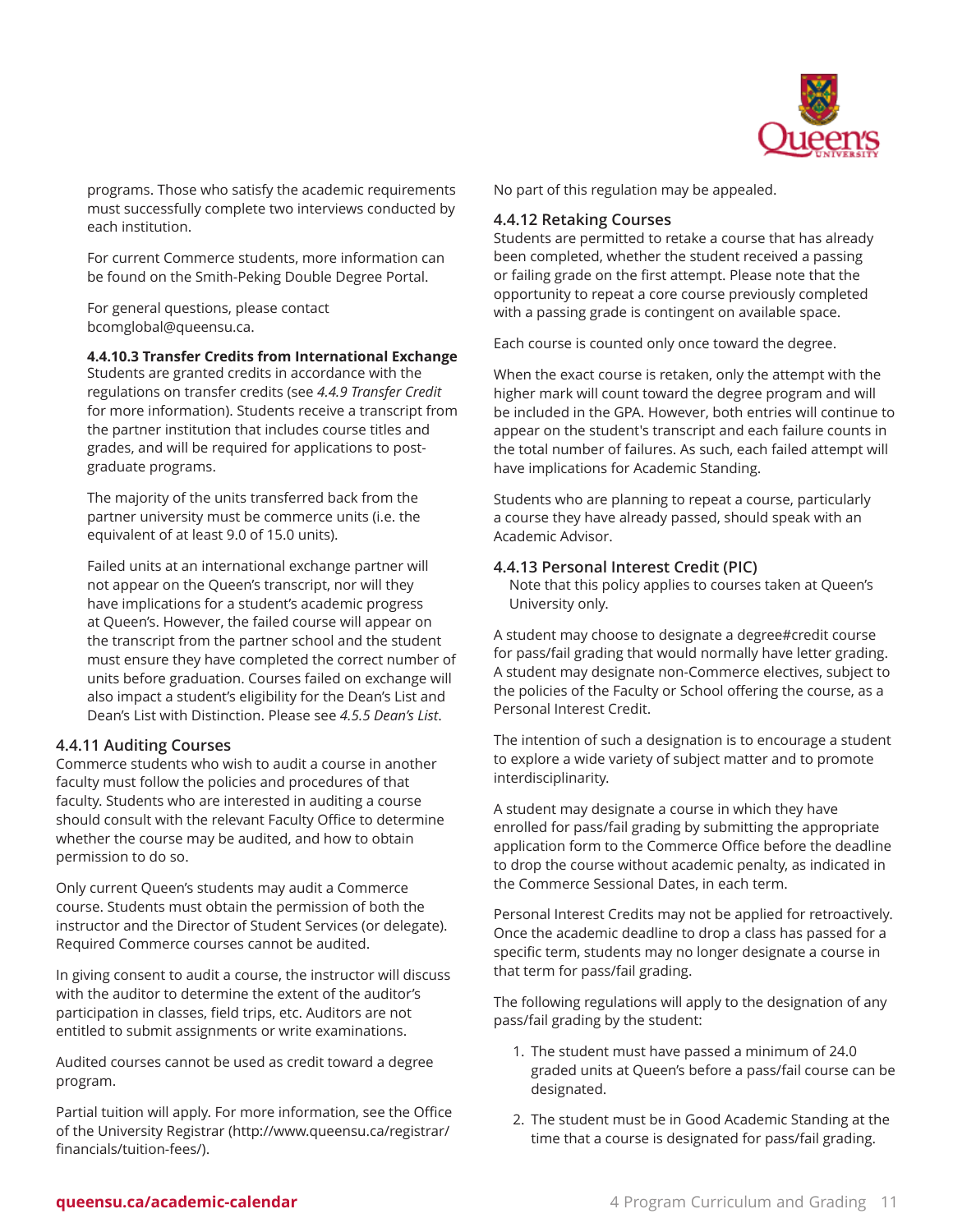

- 3. The student may designate a maximum of 6.0 units for pass/fail grading throughout their Undergraduate Careers (excluding any courses designated pass/fail by an academic unit). The 6.0 unit total includes any units designated for pass/fail grading that result in a failing grade, but does not include dropped courses.
- 4. The student may designate a maximum of one course per term for pass/fail grading.
- 5. Once a course has been designated for pass/fail grading, the student may change this designation only up to the deadline to drop the course without academic penalty, as indicated in the Commerce Sessional Dates, in each term. In the case of multi#term courses, the student may change the designation up to the deadline for the B half of the course. After this deadline, the student may not change this designation for any reason, regardless of academic performance.
- 6. The student may not designate a course for pass/ fail grading if there is a finding of a departure from academic integrity in the course.
- 7. Only non-Commerce elective courses may be designated for pass/fail grading; no core Commerce courses or Commerce electives may be designated for pass/fail grading.
- 8. Courses offered by other Faculties and Schools are subject to the policies of that Faculty or School. The Faculty, School, or Department offering the course will determine whether the course is eligible to be designated as pass/fail.
- 9. No variation from the required course components and grading scheme as published in the course syllabus will be made for a student who designates a course for pass/fail grading. If the instructor assigns a grade of D# or greater, as determined by the grading scheme, the student will be deemed to have met the minimum standard in the course and will be given a grade of P.
- 10. Students considering enrolling in a dual degree or certificate program should not designate courses that may be applied toward the requirements of that degree as pass/fail.
- 11. Any course designated for pass/fail grading that results in a failing grade will have implications for progression in the Commerce Program (see [5](https://queensu-ca-public.courseleaf.com/business/bachelor-commerce/academic-regulations/) ([https://queensu-ca](https://queensu-ca-public.courseleaf.com/business/bachelor-commerce/academic-regulations/)[public.courseleaf.com/business/bachelor-commerce/](https://queensu-ca-public.courseleaf.com/business/bachelor-commerce/academic-regulations/) [academic-regulations/\)](https://queensu-ca-public.courseleaf.com/business/bachelor-commerce/academic-regulations/)*Academic Regulations and*

*Standing*), and will be included in the student's GPA (see *4.5.1.1 Pass/Fail Grades*).

No part of this regulation may be appealed.

## <span id="page-11-0"></span>**4.5 Grading**

The grading system for courses in the Commerce Program is:

| <b>Letter Grade</b> | <b>Grade Point</b> | Percentage |
|---------------------|--------------------|------------|
| $A+$                | 4.3                | 90-100     |
| A                   | 4.0                | 85-89.9    |
| $A -$               | 3.7                | 80-84.9    |
| $B+$                | 3.3                | 77-79.9    |
| B                   | 3.0                | 73-76.9    |
| $B -$               | 2.7                | 70-72.9    |
| $C+$                | 2.3                | 67-69.9    |
| $\mathsf C$         | 2.0                | 63-66.9    |
| $C -$               | 1.7                | 60-62.9    |
| D+                  | 1.3                | 57-59.9    |
| D                   | 1.0                | 53-56.9    |
| $D-$                | 0.7                | 50-52.9    |
| F                   | 0.0                | $0 - 49.9$ |

#### **4.5.1 Non-Evaluative Grades 4.5.1.1 Pass/Fail Grades**

A grade of Pass (P) may be assigned when a student meets or exceeds the minimum standards in a course that has been designated for pass/fail grading either by an academic unit or by the student as a Personal Interest Credit (see *4.4.13 Personal Interest Credit*). A grade of Fail (F) will be given if the student does not meet the minimum standards in a course that has been designated for pass/fail grading. A course that has been assigned a grade of Pass will not be included in the student's GPA but may be counted for credit towards a degree program. A grade of F in a course that has been designated for pass/fail grading will be included (with the corresponding grade point of 0.0) in any GPA calculation. Other non-evaluative grades (IN, GD) may be entered in accordance with the academic regulations.

### **4.5.1.2 Aegrotat Standing (AG)**

Aegrotat Standing (AG) in a course is reserved for situations in which a student has completed and passed at least 60% of the work for a course but, because extenuating circumstances beyond his or her control, (see *6.3.1* Extenuating [Circumstance](https://queensu-ca-public.courseleaf.com/business/bachelor-commerce/academic-standards/) *(*[https://queensu](https://queensu-ca-public.courseleaf.com/business/bachelor-commerce/academic-standards/)[ca-public.courseleaf.com/business/bachelor-commerce/](https://queensu-ca-public.courseleaf.com/business/bachelor-commerce/academic-standards/) [academic-standards/](https://queensu-ca-public.courseleaf.com/business/bachelor-commerce/academic-standards/)*))* is unable to complete all the work of the course.

A student seeking Aegrotat Standing in a class must submit an appeal to the Executive Director (or delegate; see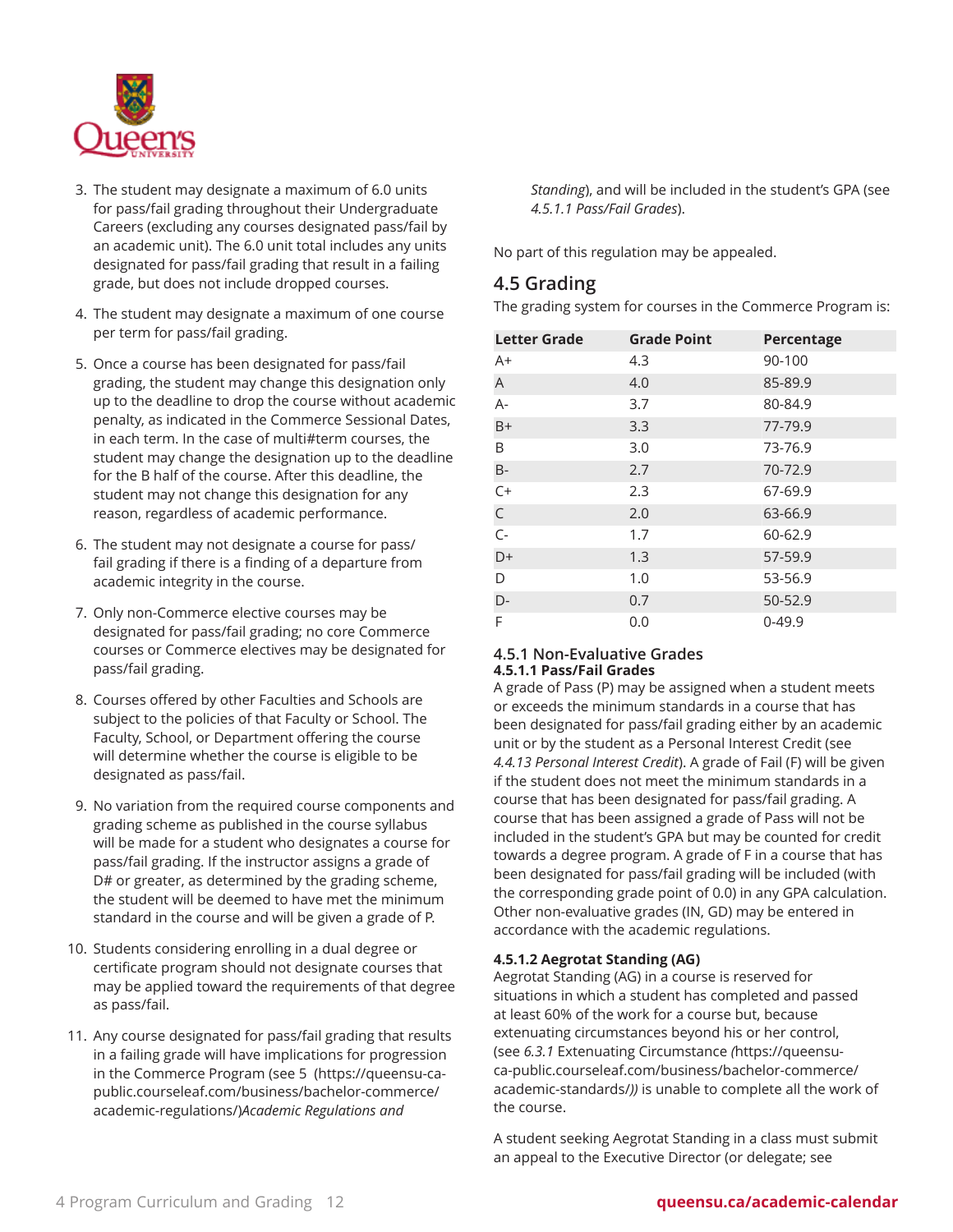

*7.4 Appeals to the Executive Director*). Students should note the 7.4.1 Timeline of Appeals to the [Executive](https://queensu-ca-public.courseleaf.com/business/bachelor-commerce/academic-decisions-and-appeals/) Director *(*[https://](https://queensu-ca-public.courseleaf.com/business/bachelor-commerce/academic-decisions-and-appeals/) [queensu-ca-public.courseleaf.com/business/bachelor](https://queensu-ca-public.courseleaf.com/business/bachelor-commerce/academic-decisions-and-appeals/)[commerce/academic-decisions-and-appeals/](https://queensu-ca-public.courseleaf.com/business/bachelor-commerce/academic-decisions-and-appeals/)*).* The appeal submission should typically have the written support of the instructor. As part of the appeal, the instructor will indicate whether the student has demonstrated an understanding of the class material and will provide an estimate of the student's grade in the class based on the work completed. The Executive Director will consider whether a request for academic consideration was made to the course instructor and/or the Commerce Office during the term. In addition, the decision-maker will consider whether an alternative plan would allow the student to complete the course. For example, the student may be given permission to submit course work late or defer the writing of a final examination. In this case, the student would be granted the temporary designation Incomplete (IN).

If the request is granted, this estimated letter grade will appear on the student's transcript together with a note reading "Aegrotat Estimated Grade." Aegrotat grades will be included in the student's grade point average (GPA), and can be used as credit earned towards a degree program.

Students may be granted Aegrotat and/or Credit Standing for a maximum of 36.0 units during their entire program.

#### **4.5.1.3 Credit Standing (CR)**

Credit Standing (CR) in a course is reserved for situations in which a student has completed all of the work of the course including the final examination, and achieved a passing grade in the course, but because of illness or other extenuating circumstances beyond their control (see [6.3.1](https://queensu-ca-public.courseleaf.com/business/bachelor-commerce/academic-standards/) *(*[https://queensu-ca-public.courseleaf.com/business/](https://queensu-ca-public.courseleaf.com/business/bachelor-commerce/academic-standards/) [bachelor-commerce/academic-standards/](https://queensu-ca-public.courseleaf.com/business/bachelor-commerce/academic-standards/)*)*([https://queensu](https://queensu-ca-public.courseleaf.com/business/bachelor-commerce/academic-standards/)[ca-public.courseleaf.com/business/bachelor-commerce/](https://queensu-ca-public.courseleaf.com/business/bachelor-commerce/academic-standards/) [academic-standards/\)](https://queensu-ca-public.courseleaf.com/business/bachelor-commerce/academic-standards/)*Extenuating Circumstances*), earned a substantially lower grade than might have been expected (normally a grade of C or lower).

A student seeking Credit Standing in a course must submit a formal appeal to the Executive Director (or delegate; see 7.4 Appeals to the [Executive](https://queensu-ca-public.courseleaf.com/business/bachelor-commerce/academic-decisions-and-appeals/) Director *(*[https://queensu](https://queensu-ca-public.courseleaf.com/business/bachelor-commerce/academic-decisions-and-appeals/)[ca-public.courseleaf.com/business/bachelor-commerce/](https://queensu-ca-public.courseleaf.com/business/bachelor-commerce/academic-decisions-and-appeals/) [academic-decisions-and-appeals/](https://queensu-ca-public.courseleaf.com/business/bachelor-commerce/academic-decisions-and-appeals/)*))*. Students should note the *7.4.1 Timeline of Appeals to the Executive Director*. As part of the appeal, the instructor must normally provide written support. The Executive Director will consider whether a request for academic consideration was made to the course instructor and/or the Commerce Office during the term and, if academic consideration was provided during the term, what additional basis exists that might warrant substituting the grade assigned by the instructor.

If the request is granted, a course with Credit Standing will not be included in the student's GPA, but can be used as credit earned towards a degree program. Students who wish to use a course in which they have Credit Standing as a prerequisite for registering in a further class may need to appeal to the instructor of the class if the prerequisite requirement includes a minimum grade. Instructors have the authority to waive this prerequisite at their discretion.

Students may be granted Aegrotat and/or Credit Standing for a maximum of 36.0 units during their entire program.

#### **4.5.1.4 Grade Deferred (GD)**

Grade Deferred Standing (GD) is a temporary designation reserved for circumstances in which:

- 1. A student has submitted all the work in a course, but the final grade is not available (e.g. late assignment not yet marked); or
- 2. A suspected departure from academic integrity is under investigation or under appeal and a final grade for the course cannot yet be determined.

The instructor shall indicate to the Director of Student Services (or delegate) the special circumstances under which the GD is being assigned, and in the case of (1) above, shall provide a timeline for submission of the final grade.

A grade of GD will not be included in the determination of a student's grade point average, and any course with a GD designation may not be counted for credit towards a degree program.

**Please Note:** GD differs from the notation IN, which indicates that a student has not submitted all the work assigned and the instructor has agreed to accept the outstanding work.

#### **4.5.1.5 Incomplete (IN)**

Incomplete Standing (IN) is a temporary designation reserved for a course in which a student who, because of extenuating circumstances beyond their control (see [6.3.1 Extenuating](https://queensu-ca-public.courseleaf.com/business/bachelor-commerce/academic-standards/) [Circumstances](https://queensu-ca-public.courseleaf.com/business/bachelor-commerce/academic-standards/) *(*[https://queensu-ca-public.courseleaf.com/](https://queensu-ca-public.courseleaf.com/business/bachelor-commerce/academic-standards/) [business/bachelor-commerce/academic-standards/](https://queensu-ca-public.courseleaf.com/business/bachelor-commerce/academic-standards/)*))*, has not completed all work for a course and/or requests permission to defer the writing of a final examination.

A student seeking incomplete standing may be requested to provide documentation that demonstrates extenuating circumstances (see *7.1.2 Official Documentation*). The date for the work to be completed should be reached by mutual agreement between the instructor and student. Incomplete work can normally be submitted no later than the end of the subsequent term.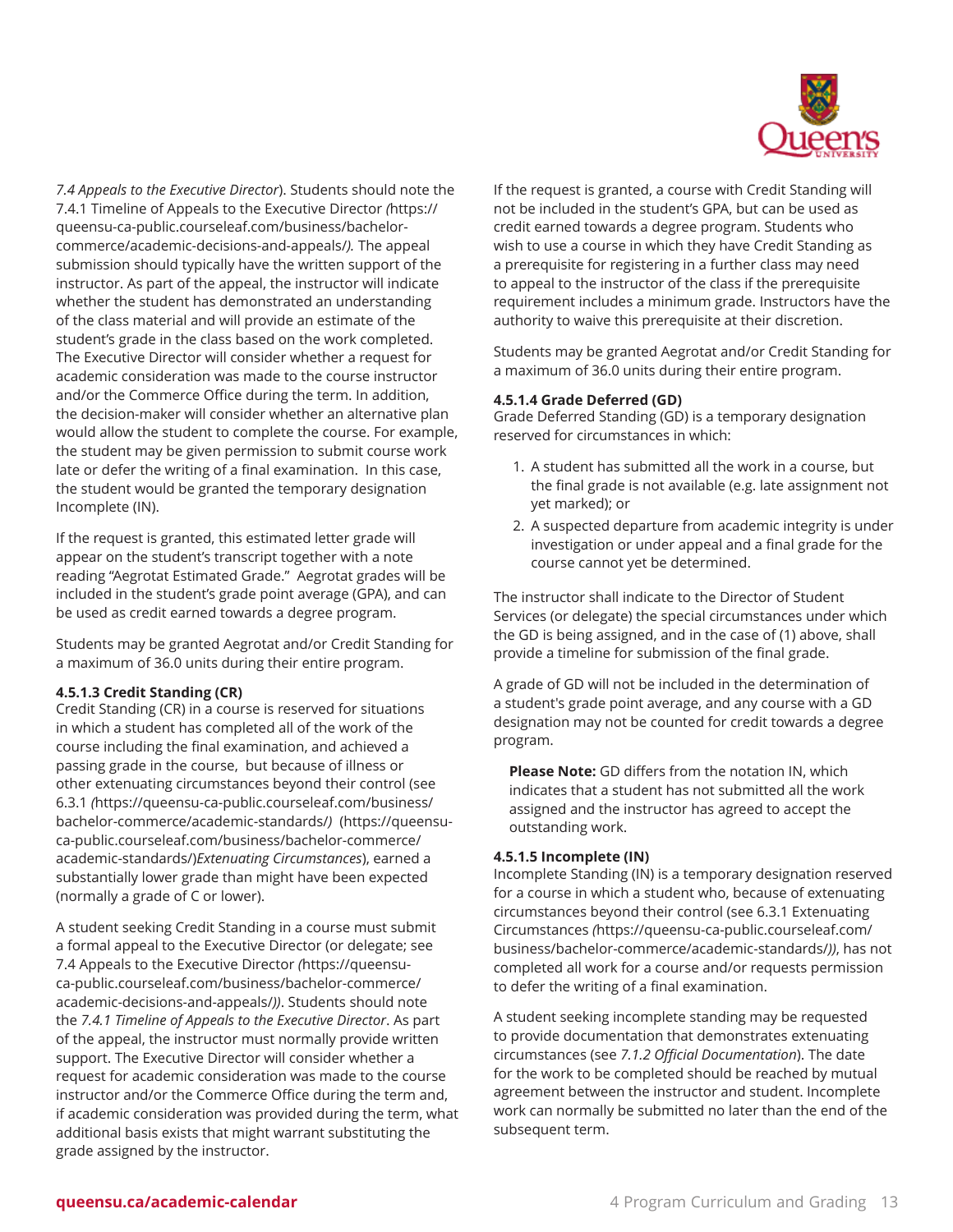

In cases where a student will receive a failing grade if all outstanding work is not completed or the exam is not written, an IN grade will be submitted by the instructor. A grade of IN will not be included in the determination of a student's grade point average, and any course with an IN designation may not be counted for credit towards a degree program. If the outstanding work is not submitted by the end of the subsequent term, the IN grade will lapse to an F (failure) and will be included in the student's grade point average.

Any extensions beyond either the date of the first agreement or the end of the subsequent term must be approved by the Director of Student Services (or delegate).

#### **4.5.1.6 Transfer Credit (TR)**

A Transfer Credit (TR) designation is reserved for a course in which a student undertakes study at another accredited postsecondary institution (see *4.4.9 Transfer Credit*). A transcript note will accompany this entry, indicating the University or other academic institution from which the credit was earned, and the degree program to which the transferred course is being credited. Under no circumstances shall the grade provided by another post-secondary institution be placed on the Queen's transcript.

Students who wish to use a course in which they have a TR designation as a prerequisite for registering in a further class may need to appeal to the instructor of the class. Instructors are able to waive prerequisites at their discretion. Transfer credit designations will not be included in the student's GPA but may be counted for credit towards a degree program.

#### **4.5.1.7 Audit (AU)**

The Audit (AU) designation is reserved for courses in which a student officially attends a class as a registered auditor but in which the student does not undertake any work to be marked by the instructor.

Audit designations will not be included in the student's GPA and will not be counted for credit towards a degree program. For more information, see *4.4.11 Auditing Courses*.

#### **4.5.1.8 Dropped (DR)**

The Dropped (DR) designation indicates a course that is dropped by a student after the deadline to drop without academic penalty (see *4.4.8 Adding and Dropping Courses*), or as the result of a successful appeal (see *7 Academic Decisions and Appeals*).

Dropped designations will not be included in the student's grade point average and will not count for credit towards a degree. A student may not appeal to remove a DR grade from the transcript.

#### **4.5.1.9 Not Graded (NG)**

The Not Graded (NG) designation indicates the completion of the first half of a multi-term course. A student will receive an NG designation at the end of the first term in which the class was in progress. At the end of the second term in which the course is offered a letter grade or other appropriate designation shall be entered. Not graded designations will not be included in the student's GPA and will not be counted for credit towards a degree program. No course with an NG designation may subsequently be counted as partial or full credit towards completion of another course at Queen's University, or as transfer credit. For more information see *4.4.8.1 Dropping Multi-Term Courses*.

#### **4.5.1.10 Courses in Progress (no designation)**

Transcripts shall note all courses in progress during the academic term in which they are offered. Courses in progress shall have no designation attached to them.

#### **4.5.2 Grade Point Average**

Year and cumulative GPAs are calculated on a weighted basis using the number of units assigned to the course.

For students enrolled in a dual degree program, the cumulative GPA calculated on the transcript will include all courses taken under both degrees. However, for the purposes of Commerce awards and academic progression, only those courses registered under the Bachelor of Commerce will be included in the year or cumulative GPA.

The year GPA is calculated differently for different purposes. For more information, please see *4.5.5 Dean's List* and *5 Academic Regulations and Standing*.

### **4.5.3 Grading Specifications**

At the beginning of each course, the professor will provide a clear statement of the basis on which the final mark will be assessed. All work assigned and the weight, if any, that it will contribute to the final mark will be specified. An instructor may specify that students must pass the individual deliverable(s) to pass the course.

#### **4.5.4 Class Participation**

Class participation grades are allocated in some courses. Different instructors may define participation in different ways. For example, participation may include contributions to class discussions or discussion boards, class attendance, timely completion of assigned work, and any other relevant factors as judged by the instructor. Professors who choose to evaluate class participation as part of student evaluation should define the specific form and opportunities for this participation at the start of their course.

#### <span id="page-13-0"></span>**4.5.5 Dean's List**

Students in years one, two, and three who have obtained an academic year GPA of at least 3.50 at the end of the Summer